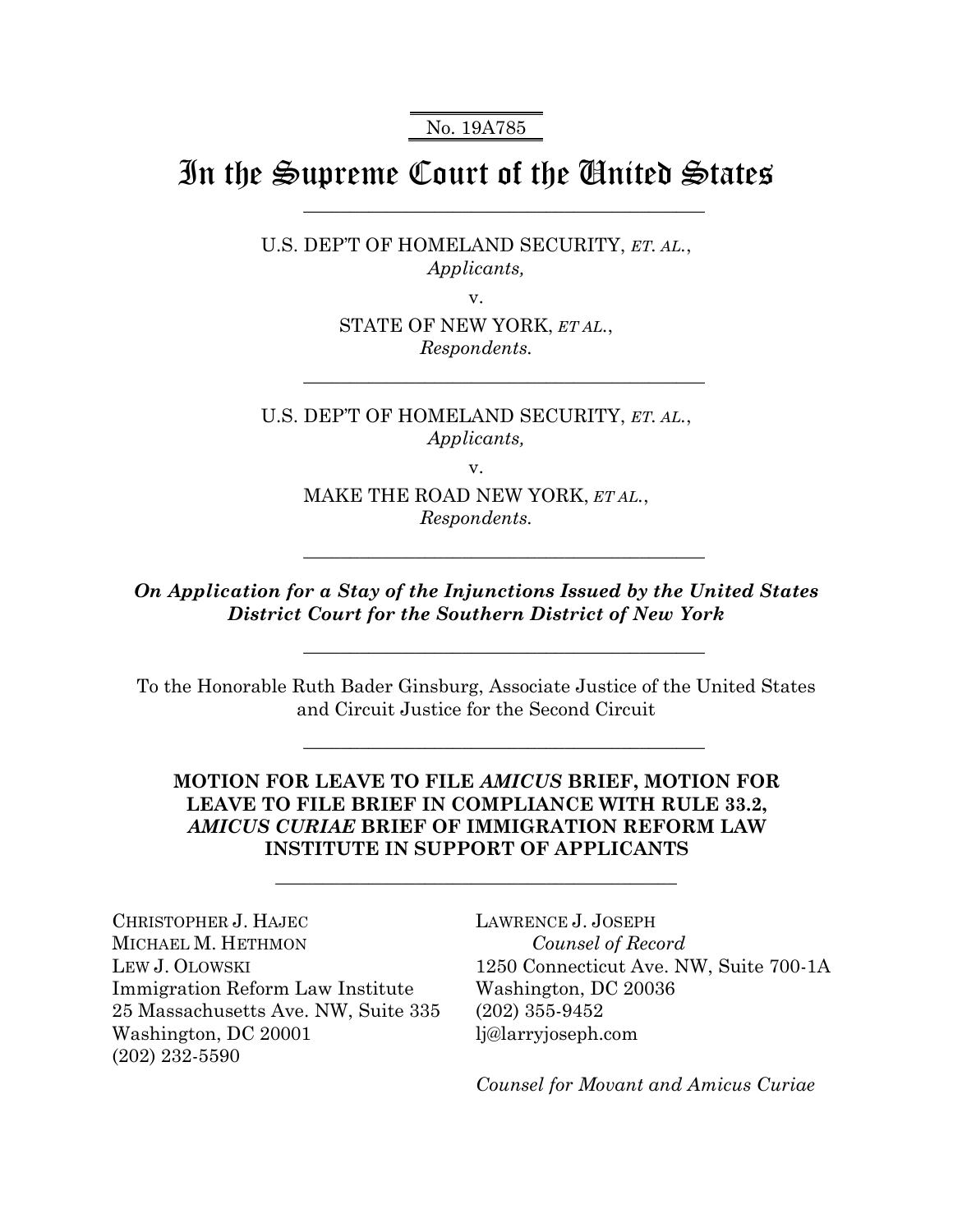# **TABLE OF CONTENTS**

| I.   |           |    |                                                                                                           |  |
|------|-----------|----|-----------------------------------------------------------------------------------------------------------|--|
| II.  |           |    |                                                                                                           |  |
|      | A.        |    | DHS is likely to prevail because the Rule permissibly                                                     |  |
|      |           | 1. | The district court erred by using congressional<br>inaction to depart from the statute's plain meaning 12 |  |
|      |           | 2. | The Rule is consistent with statutory language                                                            |  |
|      |           | 3. | The Rule is consistent with the historical meaning                                                        |  |
|      | <b>B.</b> |    | INS's 1999 Field Guidance in no way impairs DHS's                                                         |  |
|      |           | 1. |                                                                                                           |  |
|      |           | 2. | The current rulemaking nullified INS's 1999 Field                                                         |  |
|      |           |    |                                                                                                           |  |
|      |           | 3. | Congress did not ratify or acquiesce to INS's 1999                                                        |  |
|      |           | 4. | To the extent that it remains extant, the 1999 Field<br>Guidance is contrary to the INA and thus provides |  |
|      |           |    |                                                                                                           |  |
| III. |           |    | The Government would succeed in narrowing the nationwide                                                  |  |
|      |           |    |                                                                                                           |  |
|      |           |    |                                                                                                           |  |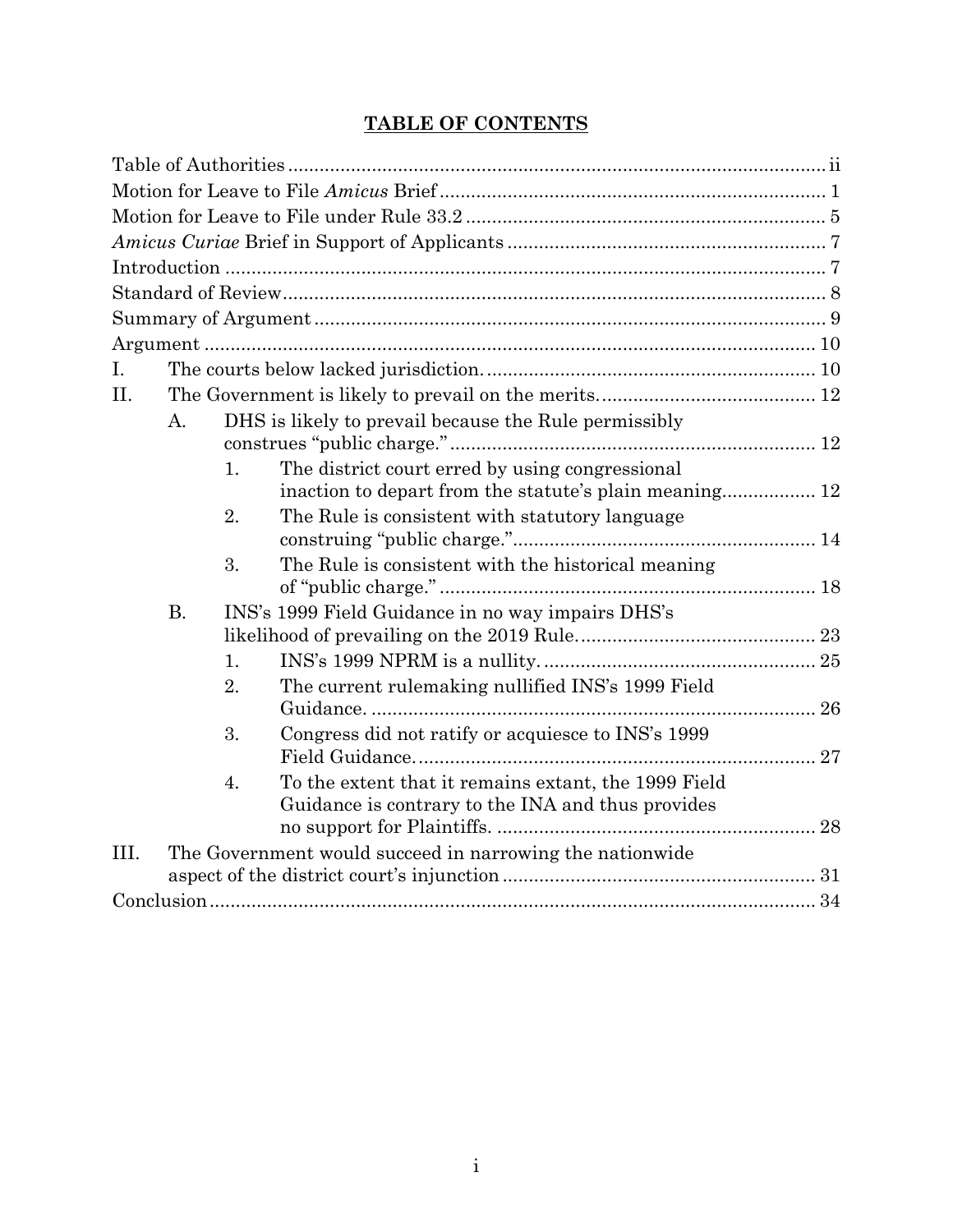# **TABLE OF AUTHORITIES**

# **CASES**

| Alabama Power Co. v. Ickes,                            |
|--------------------------------------------------------|
| Alfred L. Snapp & Son v. Puerto Rico ex rel. Barez,    |
| Bd. of Trade v. Clyne,                                 |
| Bd. of Trade v. Olsen,                                 |
| Bodum USA, Inc. v. La Cafetiere, Inc.,                 |
| Califano v. Yamasaki,                                  |
| Chevron, U.S.A., Inc. v. NRDC,                         |
| Cooper Indus., Inc. v. Aviall Serv., Inc.,             |
| Ex parte Fragoso,                                      |
| Ex parte Young,                                        |
| FDIC v. Meyer,                                         |
| Gen. Tel. Co. of the Sw. v. Falcon,                    |
| Hill v. Wallace,                                       |
| Hollingsworth v. Perry,                                |
| Hunt v. Washington State Apple Advertising Commission, |
| Journal of Commerce & Commercial Bulletin v. Burleson, |
| Kowalski v. Tesmer,                                    |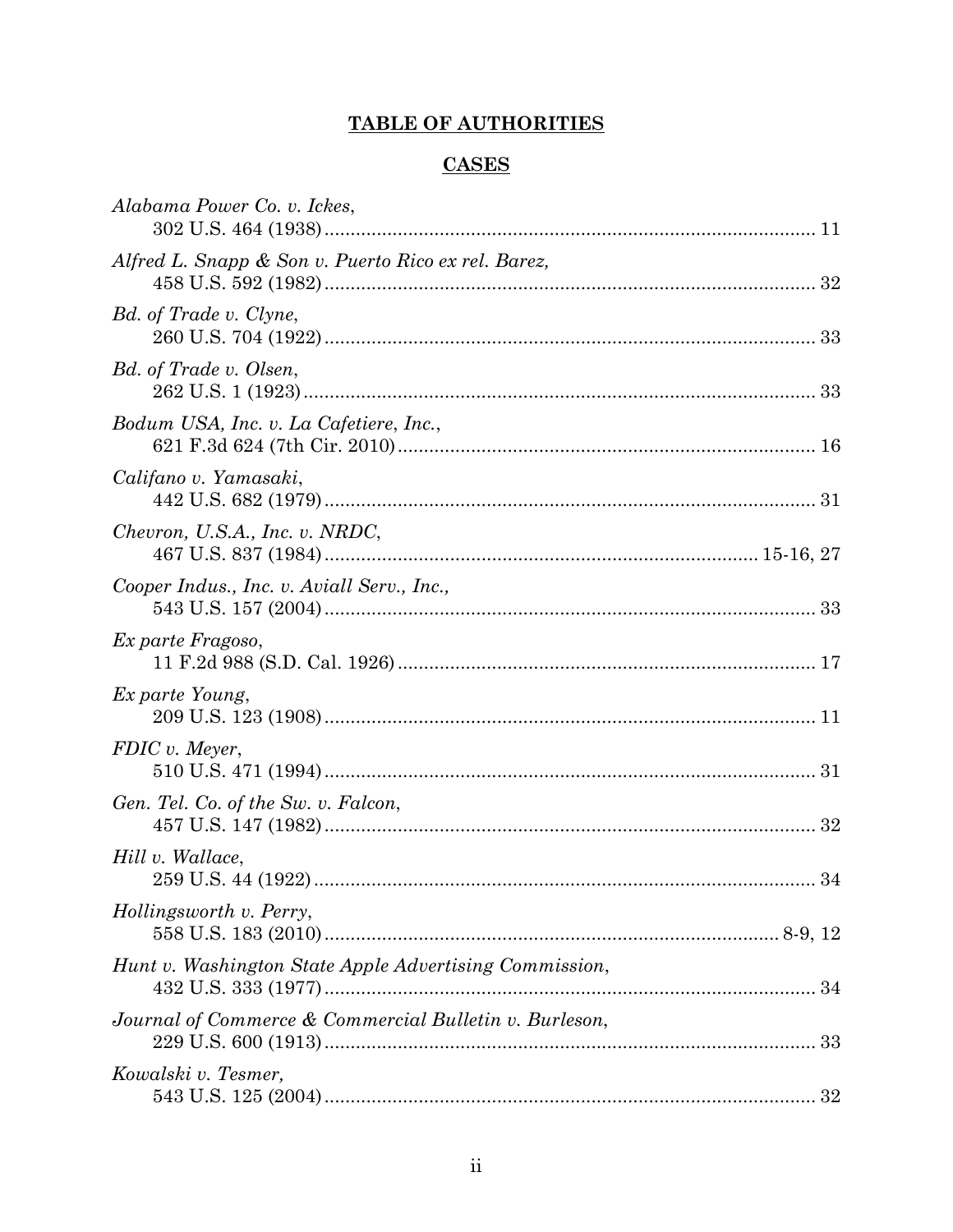| Lewis Pub. Co. v. Morgan,                                        |  |
|------------------------------------------------------------------|--|
| Lewis v. Thompson,                                               |  |
| Matter of Appletree Markets, Inc.,                               |  |
| Noel v. Chapman,                                                 |  |
| $NRDC$ v. Abraham,                                               |  |
| Patterson v. McLean Credit Union,                                |  |
| Perez v. Mortg. Bankers Ass'n,                                   |  |
| Perkins v. Lukens Steel Co.,                                     |  |
| Public Citizen, Inc. v. Shalala,                                 |  |
| Smith v. United States,                                          |  |
| Solid Waste Agency of N. Cook Cty. v. U.S. Army Corps of Eng'rs, |  |
| Steel Co. v. Citizens for a Better Env't.,                       |  |
| Sullivan v. Stroop,                                              |  |
| <i>Tedori v. United States,</i>                                  |  |
| United States v. Lee,                                            |  |
| United States v. Mendoza,                                        |  |
| United States v. Ron Pair Enters.,                               |  |
| Utah Wilderness Alliance v. Dabney,                              |  |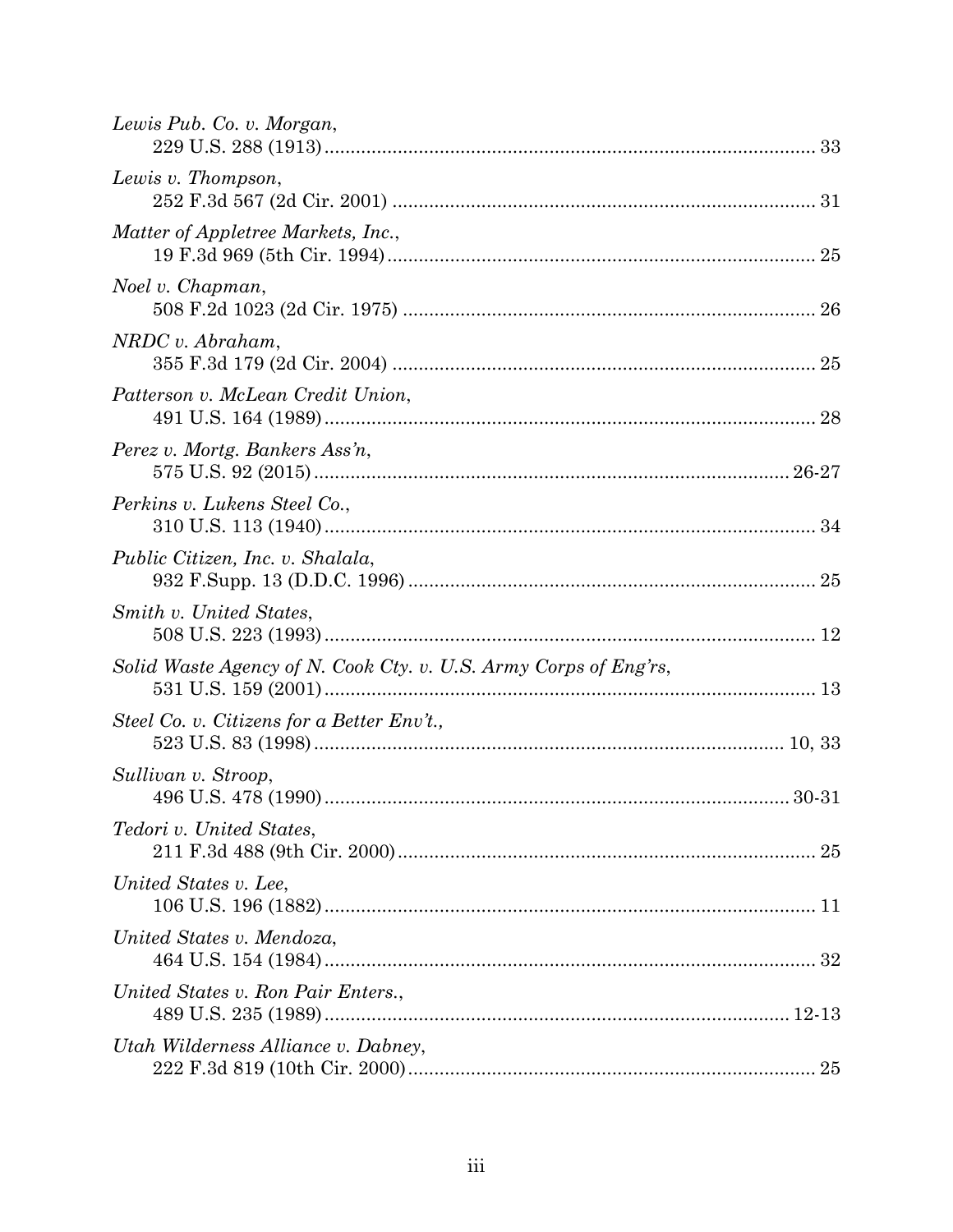| Wadley S. R. Co. v. Georgia,         |  |
|--------------------------------------|--|
| Washington v. Glucksberg,            |  |
| <i>Waters v. Churchill,</i>          |  |
| Whole Woman's Health v. Hellerstedt, |  |
| Youngberg v. Romeo,                  |  |

# **STATUTES**

| Administrative Procedure Act,    |  |
|----------------------------------|--|
|                                  |  |
| Immigration and Nationality Act, |  |
|                                  |  |
|                                  |  |
|                                  |  |
|                                  |  |
|                                  |  |
|                                  |  |
|                                  |  |
|                                  |  |
|                                  |  |
|                                  |  |
|                                  |  |
|                                  |  |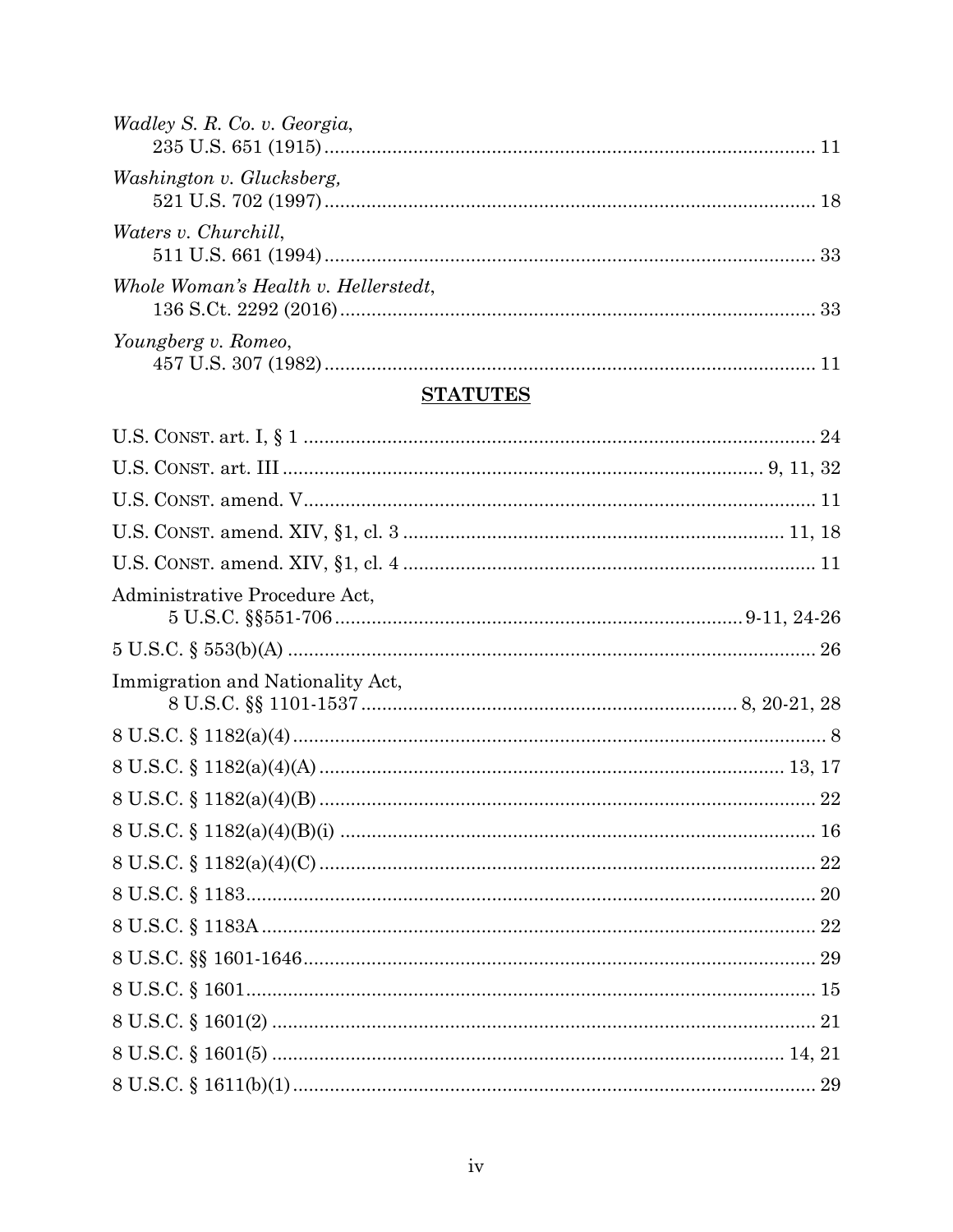| PUB. L. NO. 101-649, § 601(a),                                                                                             |
|----------------------------------------------------------------------------------------------------------------------------|
| Personal Responsibility and Work Opportunity Act of 1996,<br>PUB. L. NO. 104-193, 110 Stat. 2105 (1996)  14, 18, 21-22, 29 |
| Illegal Immigration Reform and Immigrant Responsibility Act,<br>PUB. L. No. 104-208, §505(a), 110 Stat. 3009, 3009-672     |
|                                                                                                                            |

# **LEGISLATIVE HISTORY**

| Report of Comm. on Economic and Educational Opportunities, |  |
|------------------------------------------------------------|--|
|                                                            |  |
|                                                            |  |

# **RULES AND REGULATIONS**

| Inadmissibility and Deportability on Public Charge Grounds,                   |  |
|-------------------------------------------------------------------------------|--|
| Field Guidance on Inadmissibility and Deportability on Public Charge Grounds, |  |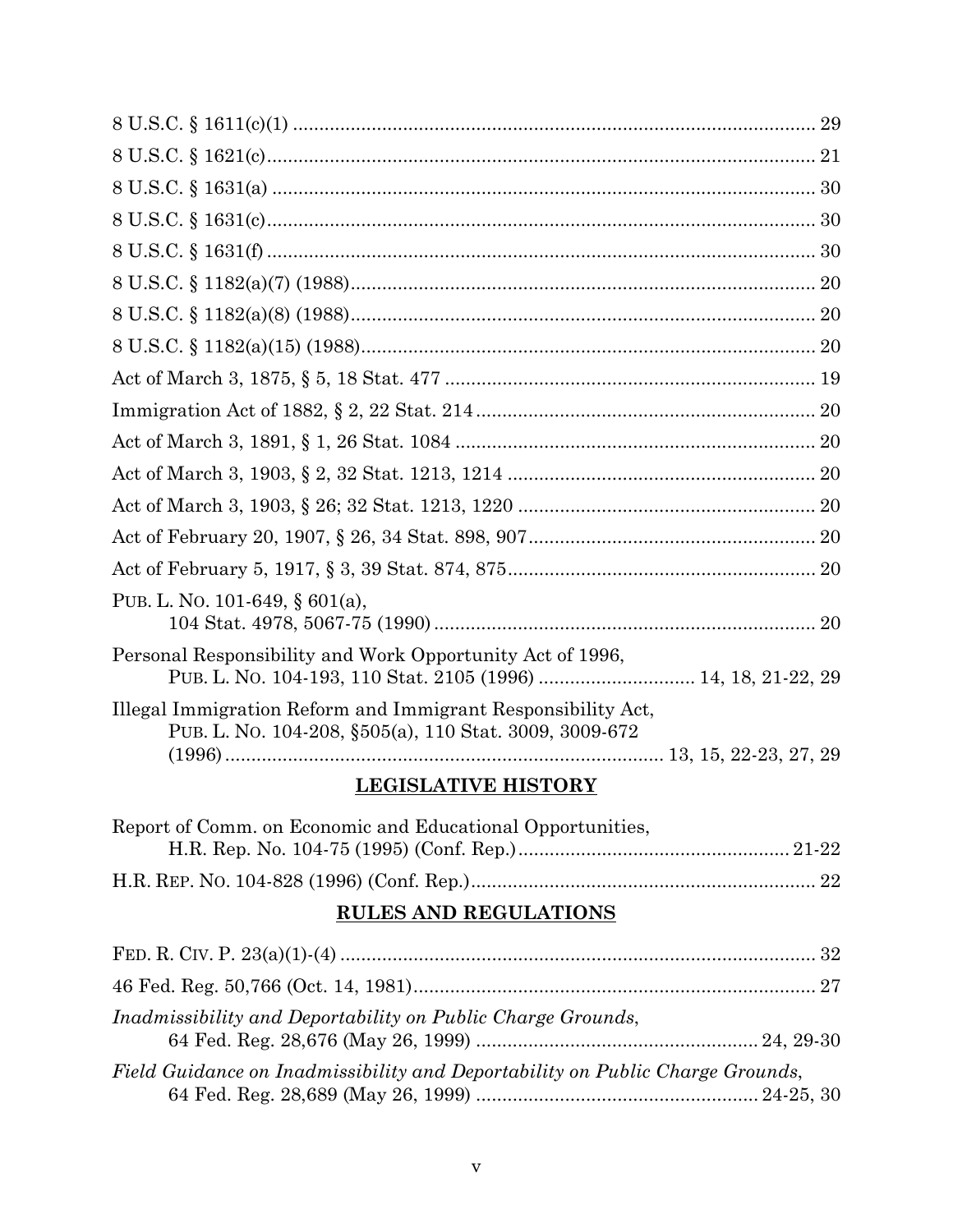| Inadmissibility on Public Charge Grounds,                                 |  |
|---------------------------------------------------------------------------|--|
| <i>Inadmissibility on Public Charge Grounds,</i>                          |  |
|                                                                           |  |
|                                                                           |  |
| Letters from HHS to state Medicaid and TANF directors (Dec. 17, 1997)  23 |  |
| Memorandum from Paul Virtue, INS Associate Commissioner for Programs      |  |

# **OTHER AUTHORITIES**

| Affidavits of Support and Sponsorship Regulations: A Practitioners Guide                                                            |  |
|-------------------------------------------------------------------------------------------------------------------------------------|--|
| JAMES R. EDWARDS, JR., PUBLIC CHARGE DOCTRINE: A FUNDAMENTAL<br>PRINCIPLE OF AMERICAN IMMIGRATION POLICY 2                          |  |
| 5 Gordon et al., Immigration Law and Procedure, § 63.05[2] (Rel. 164 2018) 19                                                       |  |
| 5 Gordon et al., Immigration Law and Procedure, § 63.05[4] (Rel. 164 2018)  21                                                      |  |
| Mila Sohoni, The Lost History of the "Universal" Injunction,                                                                        |  |
| Jeffrey W. Stempel, Sanctions, Symmetry, and Safe Harbors: Limiting<br>Misapplication of Rule 11 by Harmonizing It with Pre-Verdict |  |
|                                                                                                                                     |  |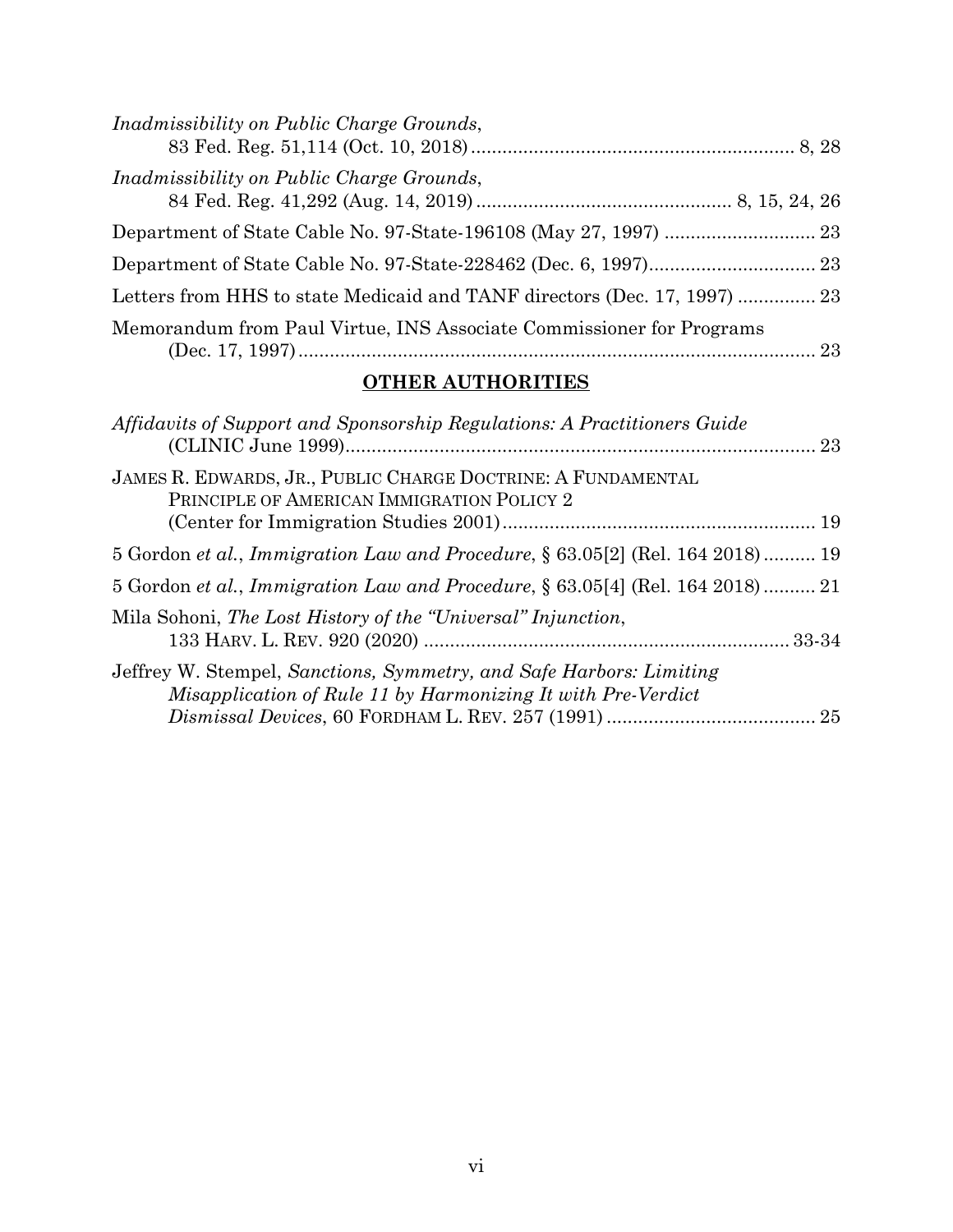No. 19A785

# In the Supreme Court of the United States

\_\_\_\_\_\_\_\_\_\_\_\_\_\_\_\_\_\_\_\_\_\_\_\_\_\_\_\_\_\_\_\_\_\_\_\_\_\_\_\_\_\_\_

\_\_\_\_\_\_\_\_\_\_\_\_\_\_\_\_\_\_\_\_\_\_\_\_\_\_\_\_\_\_\_\_\_\_\_\_\_\_\_\_\_\_\_

\_\_\_\_\_\_\_\_\_\_\_\_\_\_\_\_\_\_\_\_\_\_\_\_\_\_\_\_\_\_\_\_\_\_\_\_\_\_\_\_\_\_\_

\_\_\_\_\_\_\_\_\_\_\_\_\_\_\_\_\_\_\_\_\_\_\_\_\_\_\_\_\_\_\_\_\_\_\_\_\_\_\_\_\_\_\_

U.S. DEP'T OF HOMELAND SECURITY, *ET. AL.*, *Applicants,* 

v.

STATE OF NEW YORK, *ET AL.*, *Respondents.* 

U.S. DEP'T OF HOMELAND SECURITY, *ET. AL.*, *Applicants,* 

v.

MAKE THE ROAD NEW YORK, *ET AL.*, *Respondents.* 

*On Application for a Stay of the Injunctions Issued by the United States District Court for the Southern District of New York* 

### **MOTION FOR LEAVE TO FILE** *AMICUS* **BRIEF**

Movant Immigration Reform Law Institute ("IRLI") respectfully seeks leave to file the accompanying brief as *amicus curiae* in support of the application to stay the injunctive relief entered by the district court in these matters.\* The federal applicants consented to the filing of the *amicus* brief, and the private and state-local respondent groups each stated that they "take no position" on the motion for leave to file.

Consistent with FED. R. APP. P.  $29(a)(4)(E)$  and this Court's Rule 37.6, counsel for movant and *amicus curiae* authored these motions and brief in whole, and no counsel for a party authored the motions and brief in whole or in part, nor did any person or entity, other than the movant/*amicus* and its counsel, make a monetary contribution to preparation or submission of the motions and brief.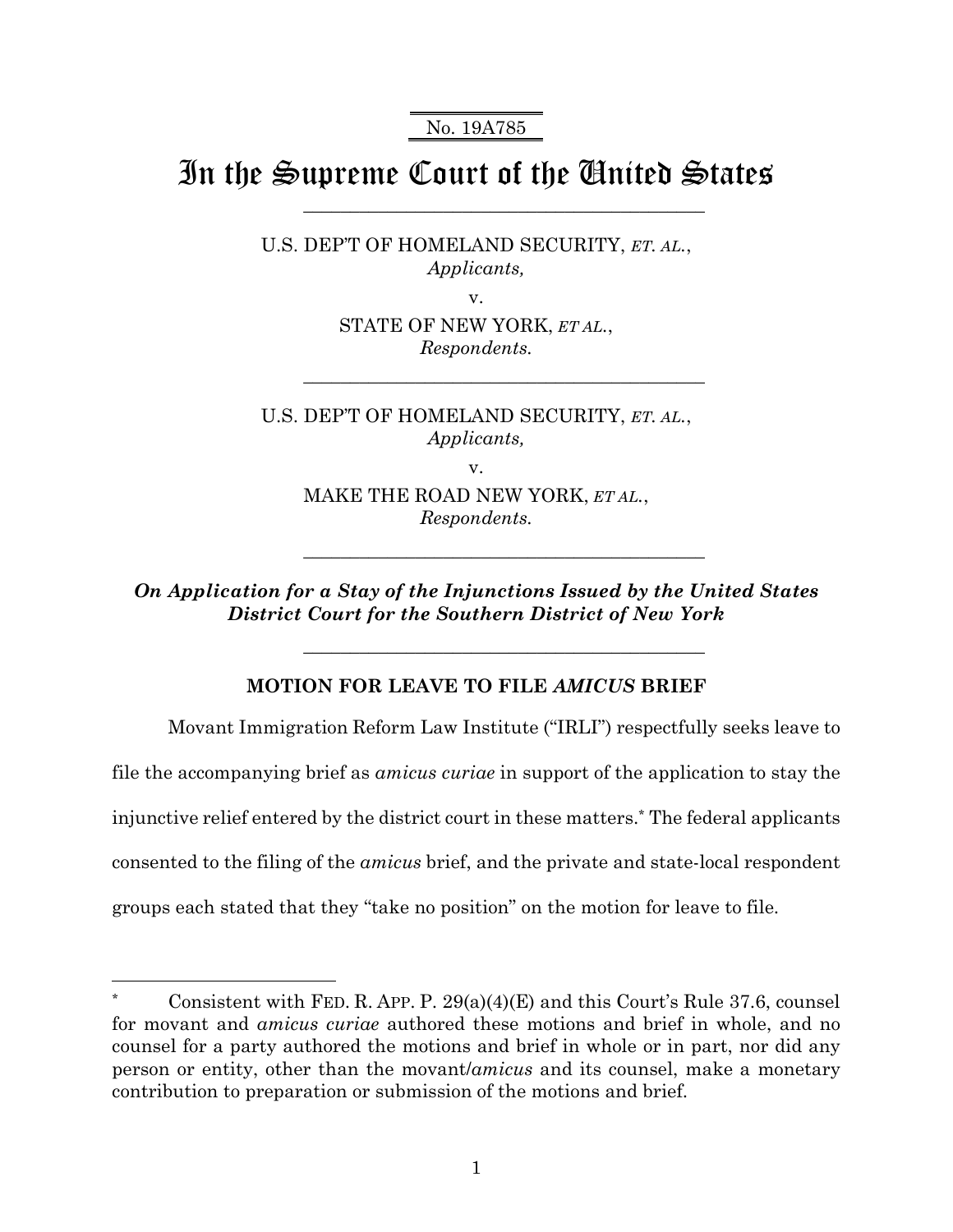#### **IDENTITY AND INTERESTS OF MOVANT**

IRLI is a not for profit 501(c)(3) public interest law firm incorporated in the District of Columbia. IRLI is dedicated to litigating immigration-related cases on behalf of United States citizens, as well as organizations and communities seeking to control illegal immigration and to reduce lawful immigration to sustainable levels. IRLI has litigated or filed *amicus curiae* briefs in many immigration-related cases before federal courts and administrative bodies, including *Trump v. Hawaii*, 138 S.Ct. 2392 (2018); *United States v. Texas*, 136 S.Ct. 2271 (2016); *Arizona Dream Act Coal. v. Brewer*, 818 F.3d 101 (9th Cir. 2016); *Washington All. of Tech. Workers v. U.S. Dep't of Homeland Sec.*, 74 F. Supp. 3d 247 (D.D.C. 2014); *Save Jobs USA v. U.S. Dep't of Homeland Sec.*, No. 16-5287 (D.C. Cir., filed Sept. 28, 2016); *Matter of Silva-Trevino*, 26 I. & N. Dec. 826 (B.I.A. 2016); and *Matter of C-T-L-*, 25 I. & N. Dec. 341 (B.I.A. 2010). For the foregoing reasons, IRLI has significant interests in the issues before this Court.

#### **REASONS TO GRANT LEAVE TO FILE**

By analogy to this Court's Rule 37.2(b), movant respectfully seeks leave to file the accompanying *amicus curiae* brief in support of the stay applicants. Movant respectfully submits that its proffered *amicus* brief brings several relevant matters to the Court's attention, complementing the Government's arguments on the issues that the application raises:

Lack of direct injury for equity action. In addition to lacking divertedresources standing and falling outside the relevant zone of interests, Plaintiffs

2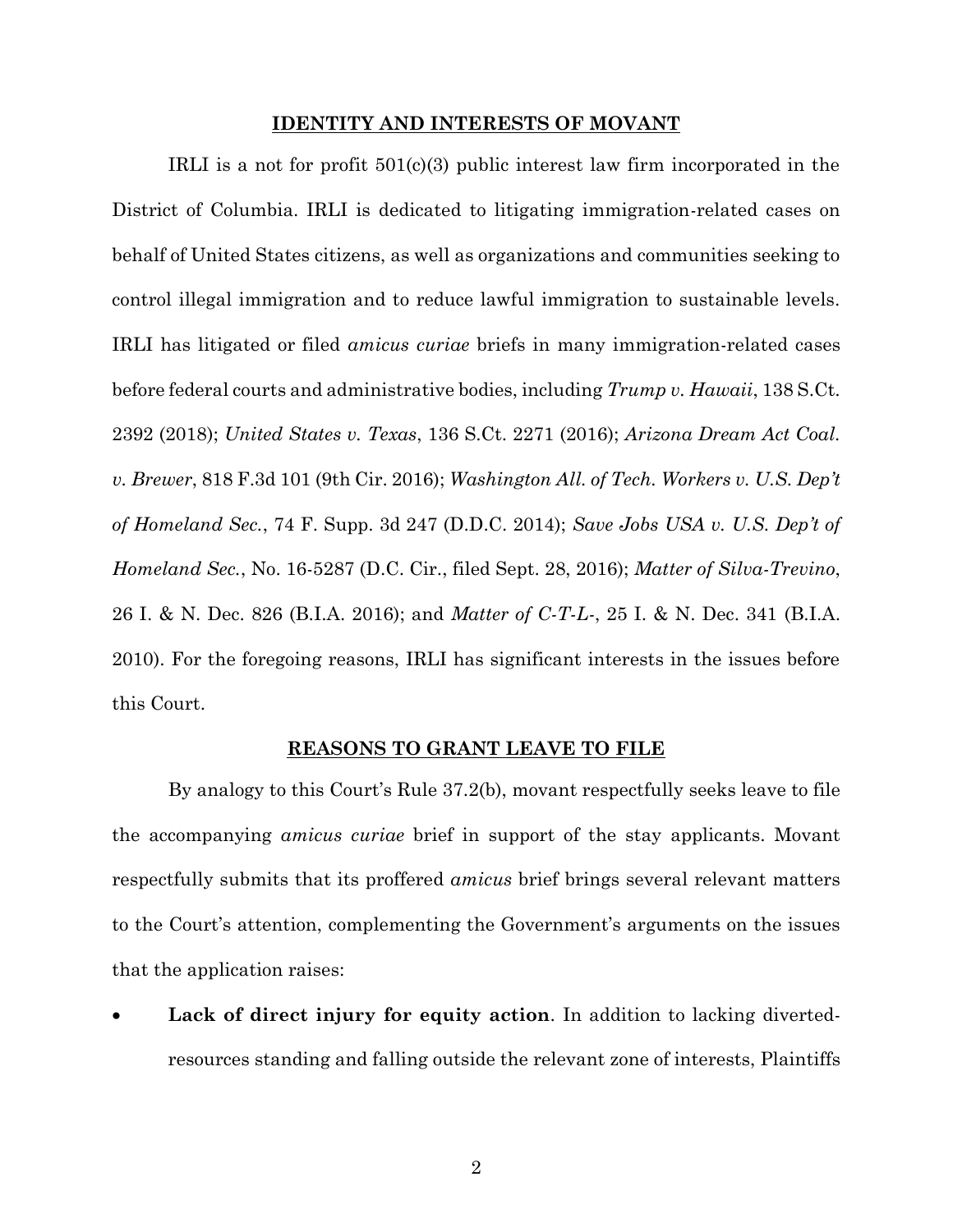also lack the "direct injury" needed to assert an action in equity. *See* IRLI *Amicus* Br. at 10-11.

- x **Historical evolution of the public-charge statutes**. IRLI's *amicus* brief analyzes the evolution of the immigration laws' public-charge provisions from the earliest immigration statutes through the present, an analysis that undermines the 1999 "field guidance" agency memorandum on which the respondents and the district court have relied. *See* IRLI *Amicus* Br. at 18-23. Indeed, that historical analysis also includes colonial provisions out of which the federal provisions grew. *Id.* at 19.
- **Irrelevance of 1999 proposed rulemaking.** Because the respondents' and the district court's analyses depend in part on a 1999 notice of proposed rulemaking that the agency never finalized, IRLI's *amicus* brief addresses the lack of authority inherent in an aborted rulemaking (*i.e.*, a proposed rule that never became final). *See* IRLI *Amicus* Br. at 24-25 (collecting cases).
- x **Administrative-law irrelevance of superseded guidance**. Because the respondents' and the district court's analysis depends in part on a 1999 guidance memorandum that the challenged 2019 final rule expressly supersedes, IRLI's *amicus* brief addresses the requirements that court can and cannot impose on an agency when it revises prior guidance that was exempt from notice-and-comment requirements when initially issued. *See* IRLI *Amicus* Br. at 26-27.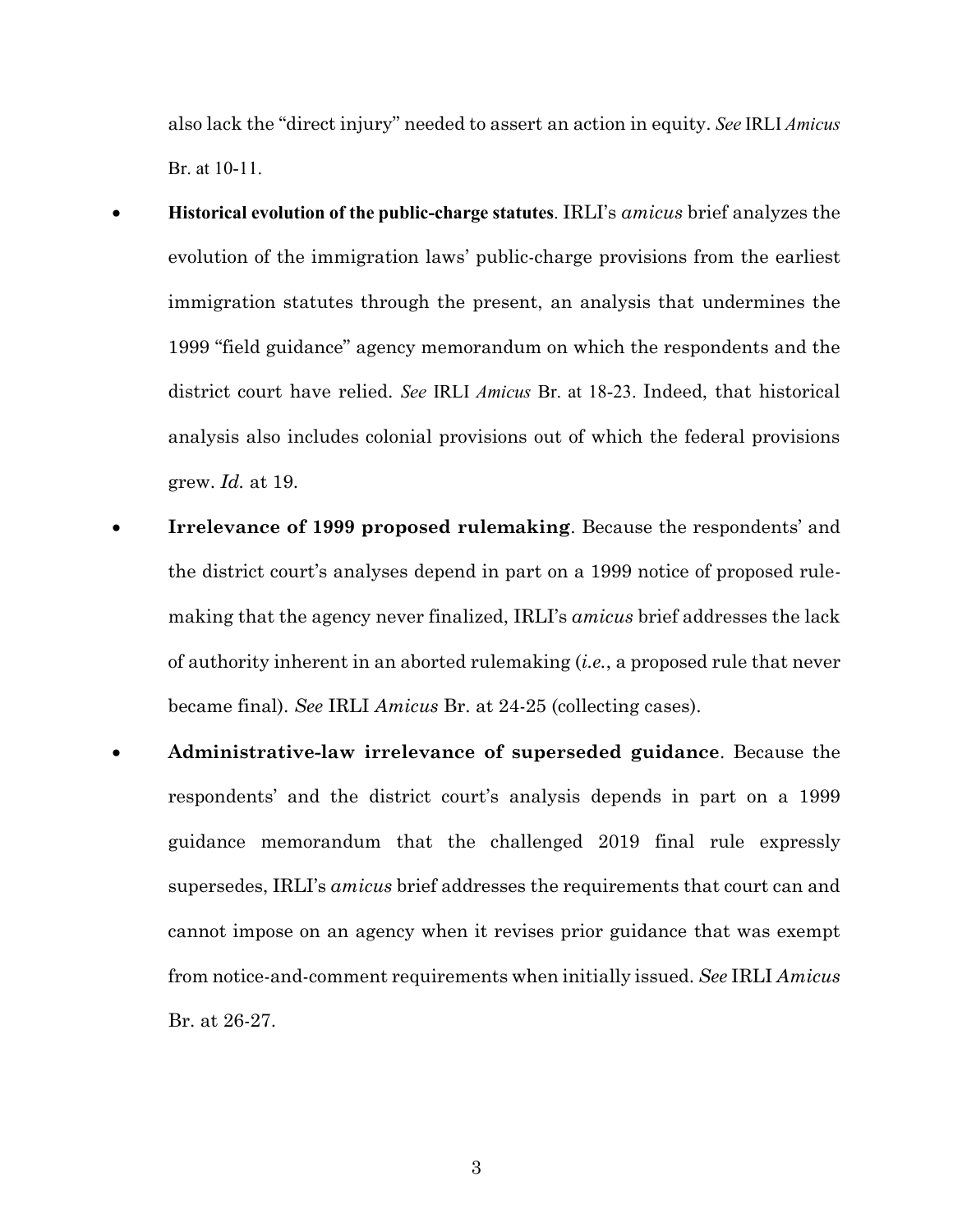x **Nationwide injunctions**. The *amicus* brief expands on the legal protections that a district court short circuits when issuing an injunction beyond the parties — particularly a nationwide injunction — without invoking the limits posed by the class-action mechanism, the third-party standing doctrine, and *parens patriae* standing. *See* IRLI *Amicus* Br. at 31-33.

These issues are all relevant to deciding the stay application, and movant Immigration Reform Law Institute respectfully submits that filing the brief will aid the Court.

Dated: January 22, 2020

Respectfully submitted,

 $\frac{1}{2}$  Lawrence J. Joseph /s/ Lawrence J. Joseph

Christopher J. Hajec Michael M. Hethmon Lew J. Olowski Immigration Reform Law Institute 25 Massachusetts Ave. NW, Suite 335 Washington, DC 20001 Telephone: (202) 232-5590

Lawrence J. Joseph *Counsel of Record* 1250 Connecticut Av NW Suite 700-1A Washington, DC 20036 Telephone: (202) 355-9452 Facsimile: (202) 318-2254 lj@larryjoseph.com

*Counsel for Movant Immigration Reform Law Institute*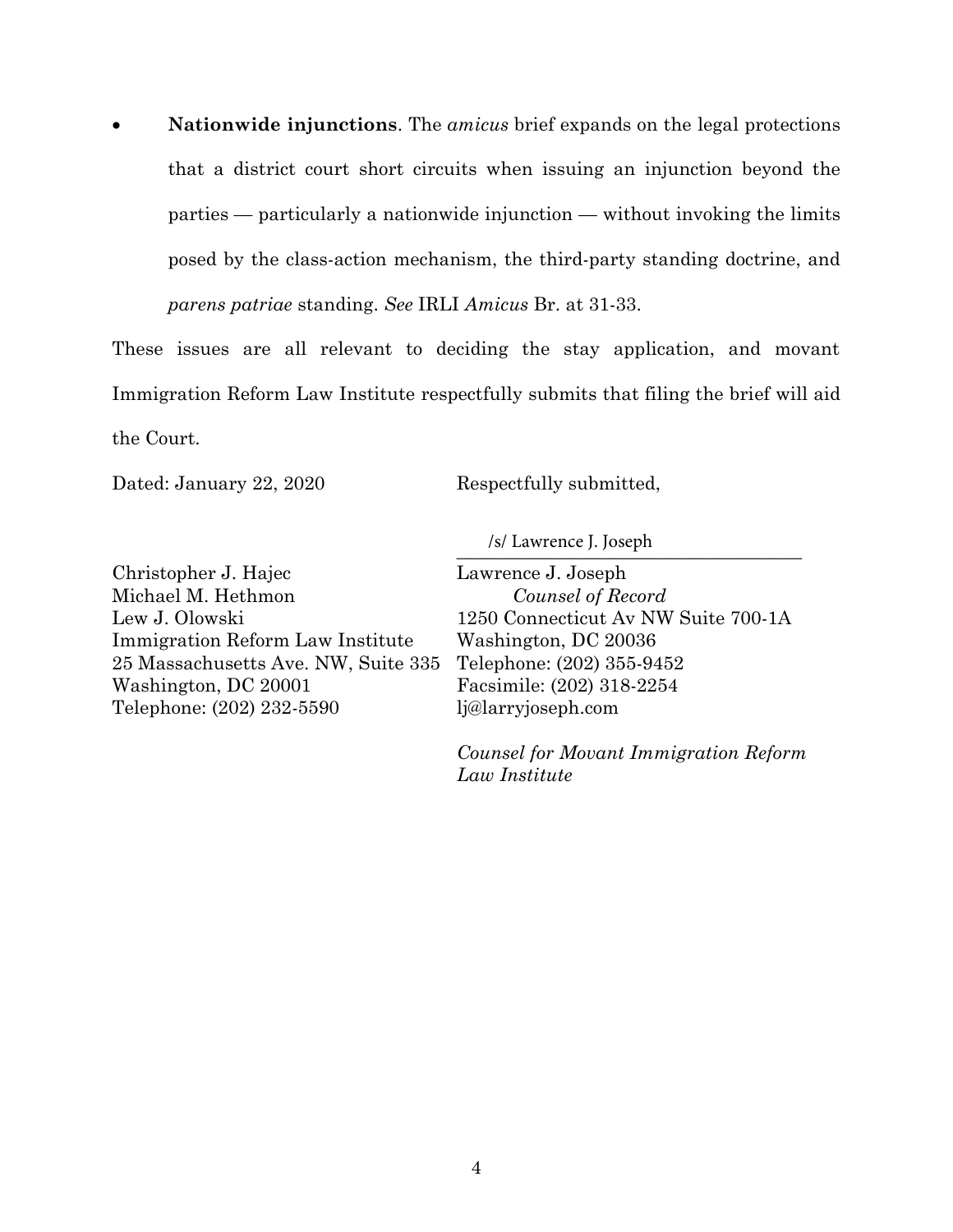No. 19A785

# In the Supreme Court of the United States

\_\_\_\_\_\_\_\_\_\_\_\_\_\_\_\_\_\_\_\_\_\_\_\_\_\_\_\_\_\_\_\_\_\_\_\_\_\_\_\_\_\_\_

\_\_\_\_\_\_\_\_\_\_\_\_\_\_\_\_\_\_\_\_\_\_\_\_\_\_\_\_\_\_\_\_\_\_\_\_\_\_\_\_\_\_\_

\_\_\_\_\_\_\_\_\_\_\_\_\_\_\_\_\_\_\_\_\_\_\_\_\_\_\_\_\_\_\_\_\_\_\_\_\_\_\_\_\_\_\_

\_\_\_\_\_\_\_\_\_\_\_\_\_\_\_\_\_\_\_\_\_\_\_\_\_\_\_\_\_\_\_\_\_\_\_\_\_\_\_\_\_\_\_

U.S. DEP'T OF HOMELAND SECURITY, *ET. AL.*, *Applicants,* 

v.

STATE OF NEW YORK, *ET AL.*, *Respondents.* 

U.S. DEP'T OF HOMELAND SECURITY, *ET. AL.*, *Applicants,* 

v.

MAKE THE ROAD NEW YORK, *ET AL.*, *Respondents.* 

*On Application for a Stay of the Injunctions Issued by the United States District Court for the Southern District of New York* 

### **MOTION FOR LEAVE TO FILE UNDER RULE 33.2**

 Movant Immigration Reform Law Institute ("IRLI") respectfully submits that the Court's rules require those moving or applying to a single Justice to file in 8½-by 11-inch format pursuant to Rule 22.2, as IRLI does here. If Rule 21.2(b)'s requirements for motions to the Court for leave to file an *amicus* brief applied here, however, IRLI would need to file 40 copies in booklet format, even though the Circuit Justice may not refer this matter to the full Court. Due to the expedited briefing schedule, the expense and especially the delay of booklet-format printing, and the rules' ambiguity on the appropriate procedure, IRLI has elected to file pursuant to Rule 22.2. To address the possibility that the Circuit Justice may refer this matter to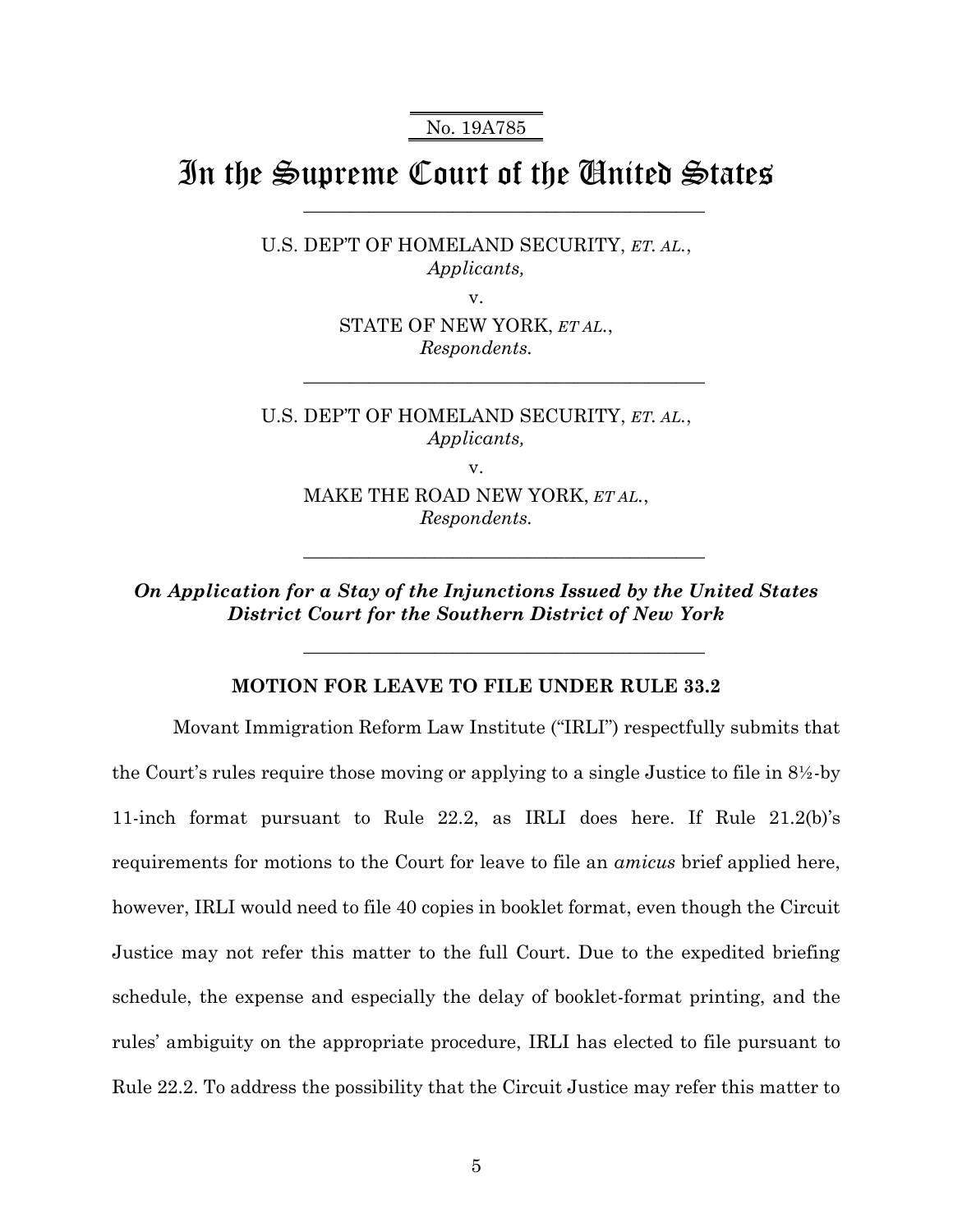the full Court, however, movant files an original plus ten copies, rather than Rule 22.2's required original plus two copies.

Should the Clerk's Office, the Circuit Justice, or the Court so require, IRLI commits to re-filing expeditiously in booklet format. *See* S.Ct. Rule 21.2(c) (Court may direct the re-filing of documents in booklet-format). Movant respectfully requests leave to file the accompanying brief as *amicus curiae* — at least initially — in 8½-by 11-inch format pursuant to Rules 22 and 33.2, rather than booklet format pursuant to Rule 21.2(b) and 33.1.

For the foregoing reasons, the motion for leave to file in 8½-by 11-inch format should be granted.

Dated: January 22, 2020

Respectfully submitted,

\_\_\_\_\_\_\_\_\_\_\_\_\_\_\_\_\_\_\_\_\_\_\_\_\_\_\_\_\_\_\_\_\_\_\_\_\_ /s/ Lawrence J. Joseph

Christopher J. Hajec Michael M. Hethmon Lew J. Olowski Immigration Reform Law Institute 25 Massachusetts Ave. NW, Suite 335 Washington, DC 20001 Telephone: (202) 232-5590

Lawrence J. Joseph *Counsel of Record* 1250 Connecticut Av NW Suite 700-1A Washington, DC 20036 Telephone: (202) 355-9452 Facsimile: (202) 318-2254 lj@larryjoseph.com

*Counsel for Movant Immigration Reform Law Institute*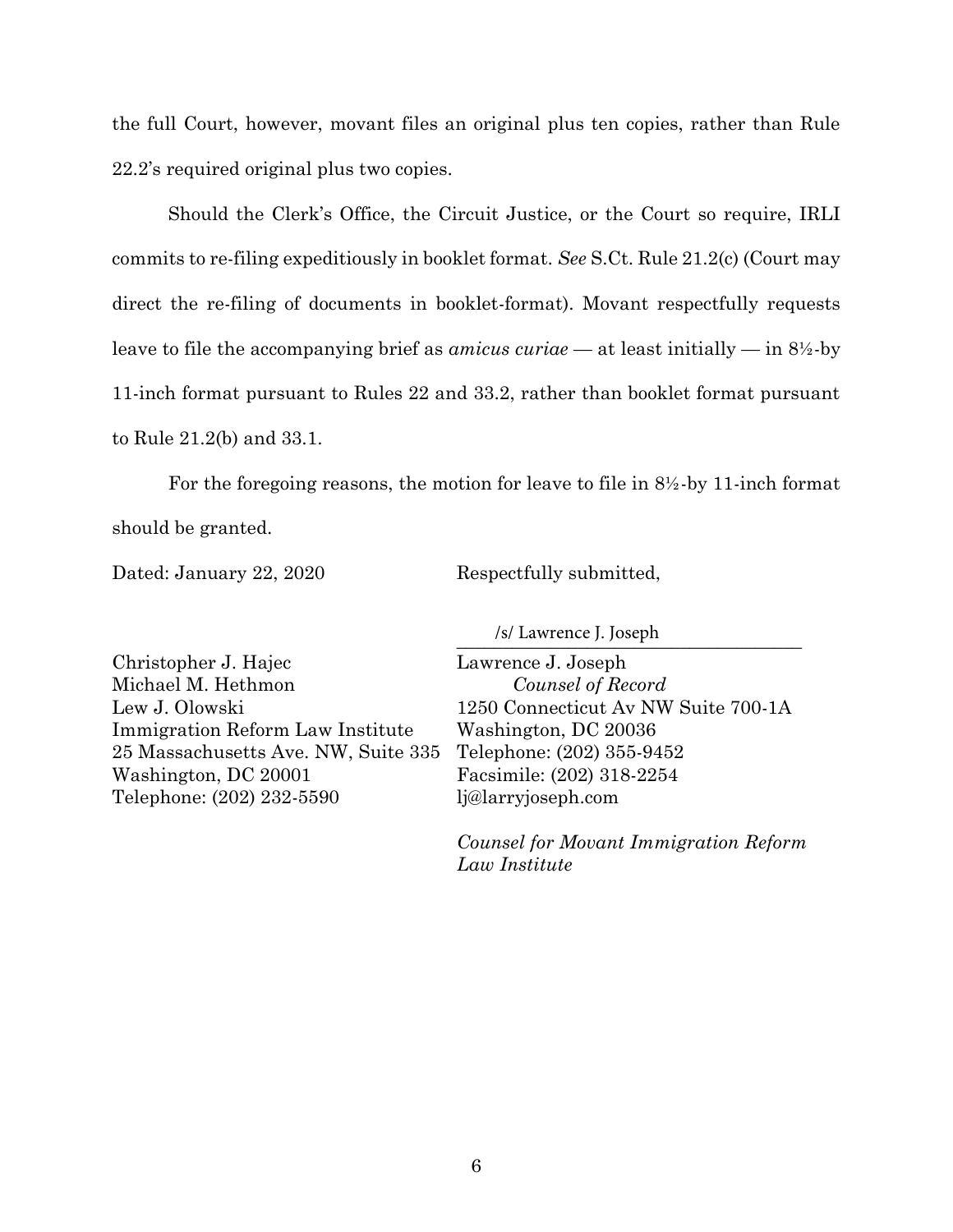No. 19A785

# In the Supreme Court of the United States

\_\_\_\_\_\_\_\_\_\_\_\_\_\_\_\_\_\_\_\_\_\_\_\_\_\_\_\_\_\_\_\_\_\_\_\_\_\_\_\_\_\_\_

\_\_\_\_\_\_\_\_\_\_\_\_\_\_\_\_\_\_\_\_\_\_\_\_\_\_\_\_\_\_\_\_\_\_\_\_\_\_\_\_\_\_\_

\_\_\_\_\_\_\_\_\_\_\_\_\_\_\_\_\_\_\_\_\_\_\_\_\_\_\_\_\_\_\_\_\_\_\_\_\_\_\_\_\_\_\_

\_\_\_\_\_\_\_\_\_\_\_\_\_\_\_\_\_\_\_\_\_\_\_\_\_\_\_\_\_\_\_\_\_\_\_\_\_\_\_\_\_\_\_

U.S. DEP'T OF HOMELAND SECURITY, *ET. AL.*, *Applicants,* 

v.

STATE OF NEW YORK, *ET AL.*, *Respondents.* 

U.S. DEP'T OF HOMELAND SECURITY, *ET. AL.*, *Applicants,* 

v.

MAKE THE ROAD NEW YORK, *ET AL.*, *Respondents.* 

*On Application for a Stay of the Injunctions Issued by the United States District Court for the Southern District of New York* 

### *AMICUS CURIAE* **BRIEF IN SUPPORT OF APPLICANTS**

*Amicus Curiae* Immigration Reform Law Institute ("IRLI") respectfully submits that the Circuit Justice — or the full Court, if this matter is referred to the full Court — should stay the injunctive relief that the district court entered in these related actions until the federal applicants timely file and this Court duly resolves a petition for a writ of *certiorari.* Alternatively, because jurisdiction is lacking here, the Court could notice that defect and remand with instructions to dismiss. IRLI's interests are set out in the accompanying motion for leave to file.

#### **INTRODUCTION**

In 2018, the U.S. Department of Homeland Security ("DHS") issued a notice of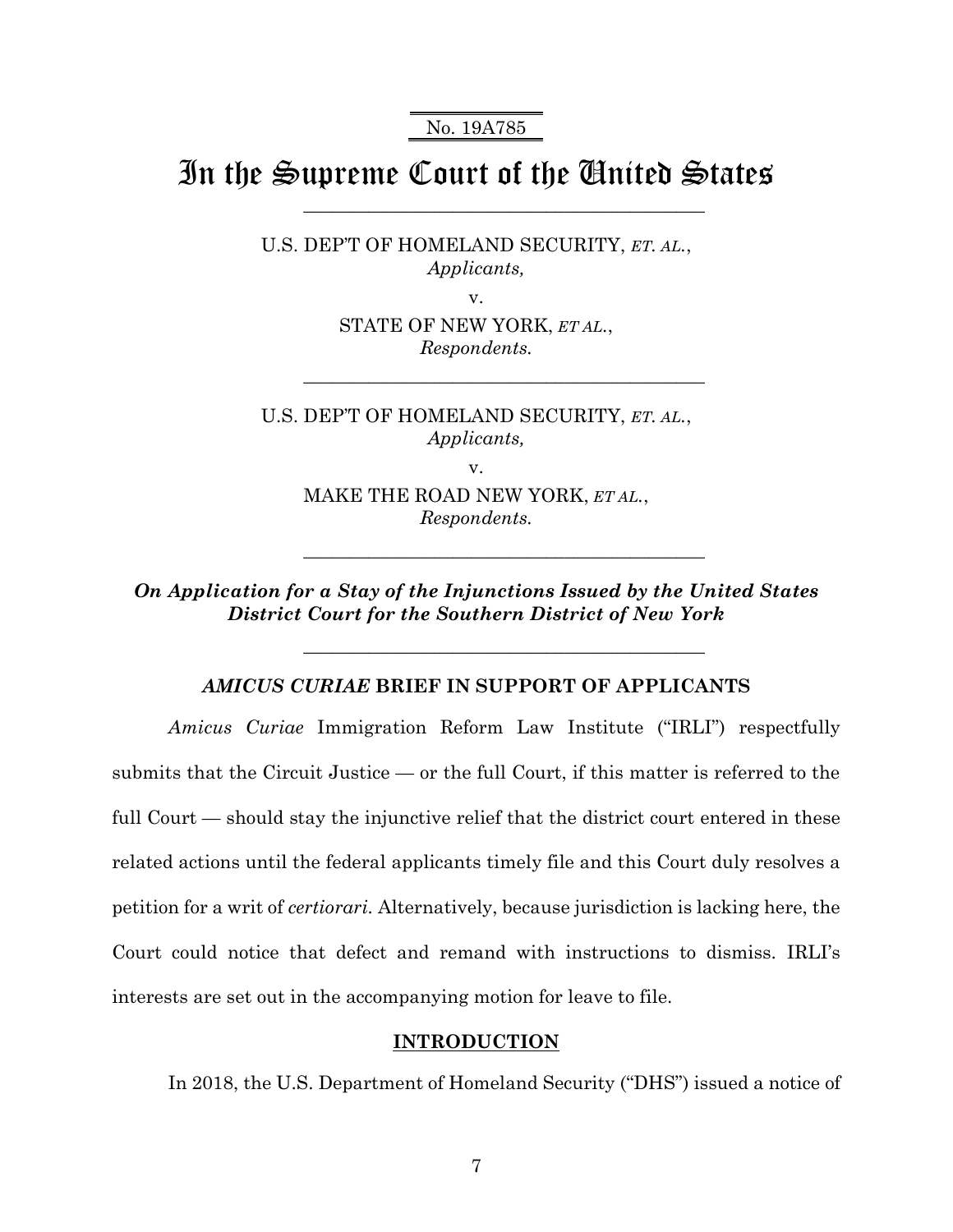proposed rulemaking ("NPRM"), *Inadmissibility on Public Charge Grounds*, 83 Fed. Reg. 51,114 (Oct. 10, 2018), to set DHS policy on the "public charge" provisions of the Immigration and Nationality Act, 8 U.S.C. §§ 1101-1537 ("INA"). Ten months later, DHS promulgated the final rule. *Inadmissibility on Public Charge Grounds*, 84 Fed. Reg. 41,292 (Aug. 14, 2019) (hereinafter, the "Rule"). The Rule guides determinations of whether an alien applying to enter or remain in the United States is "likely at any time to become a public charge" under the INA. *See* 8 U.S.C. § 1182(a)(4). In doing so, the Rule requires, *inter alia*, examination of an alien's use of certain public benefits. In two separate actions in the U.S. District Court for the Southern District of New York, several states, the City of New York, and various public-interest groups (hereinafter, collectively the "Plaintiffs") challenged the Rule and sought a preliminary injunction, which the district court granted in two overlapping decisions. The Government appealed in both cases, and those appeals are pending. In addition, the Government mode a motion to stay the preliminary injunctions that the Second Circuit denied. In this proceeding, the defendants-appellants (hereinafter, the "Government" or "DHS") applied to stay the two injunctions while the cases are on appeal, with an Addendum ("Add.") containing the relevant lower-court actions.

#### **STANDARD OF REVIEW**

A stay pending the timely filing and ultimate resolution of a petition for a writ of *certiorari* is appropriate when there is "(1) a reasonable probability that four Justices will consider the issue sufficiently meritorious to grant *certiorari*; (2) a fair prospect that a majority of the Court will vote to reverse the judgment below; and (3) a likelihood that irreparable harm will result from the denial of a stay."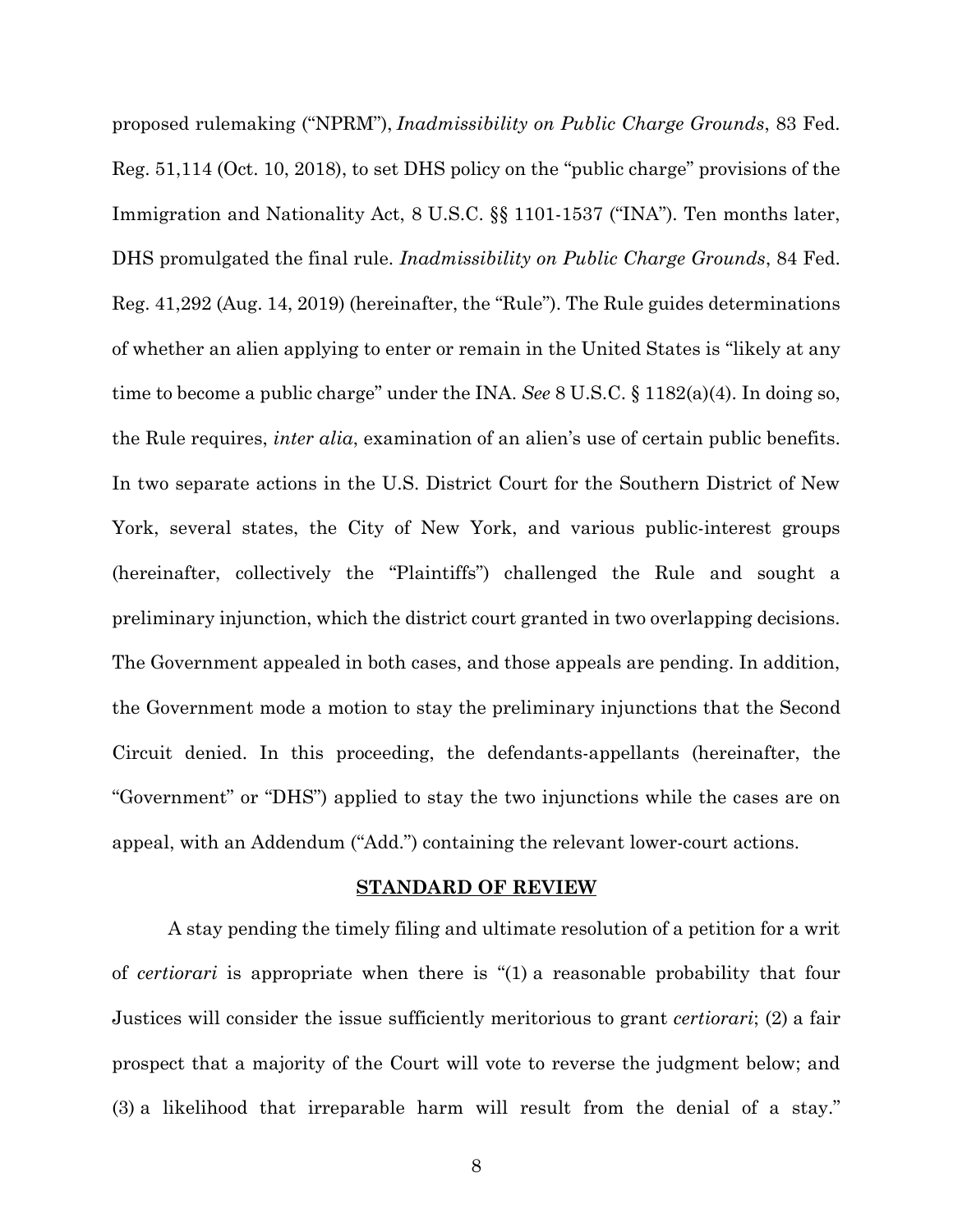*Hollingsworth v. Perry*, 558 U.S. 183, 190 (2010). For "close cases," the Court "will balance the equities and weigh the relative harms to the applicant and to the respondent." *Id.*

#### **SUMMARY OF ARGUMENT**

*Amicus* IRLI concurs with the Government's jurisdiction analysis and adds that Plaintiffs lack the type of "direct injury" needed to invoke equity, as distinct from the Article III and prudential standing that Plaintiffs need under the Administrative Procedure Act, 5 U.S.C. §§ 551-706 ("APA"). Of course, if Plaintiffs lack jurisdiction, they are unlikely to prevail on the merits.

Apart from standing, the district court erred by relying on congressional inaction and a now-superseded guidance memorandum by the former Immigration and Naturalization Service ("INS") to define the scope of the INA's "public charge" grounds for exclusion. The real definition is found in the term's plain meaning and the history of amendments over time. But the district court looked elsewhere. It considered two non-events to define the term "public charge": (1) Congress's inaction on statutory language in 1996 and 2013; and (2) the INS's inaction on a 1999 rulemaking. In both instances, the government declined to adopt or alter a definition of "public charge."

Congress's and the former INS's declensions are not authoritative. Instead, the plain meaning of "public charge" controls. Congress's actual statutory language is authority superior to Congress's debates over hypothetical statutory language that was never formalized into an enacted bill. And DHS's actual rulemaking is authority superior to the former INS's proposed 1999 rulemaking, which did not complete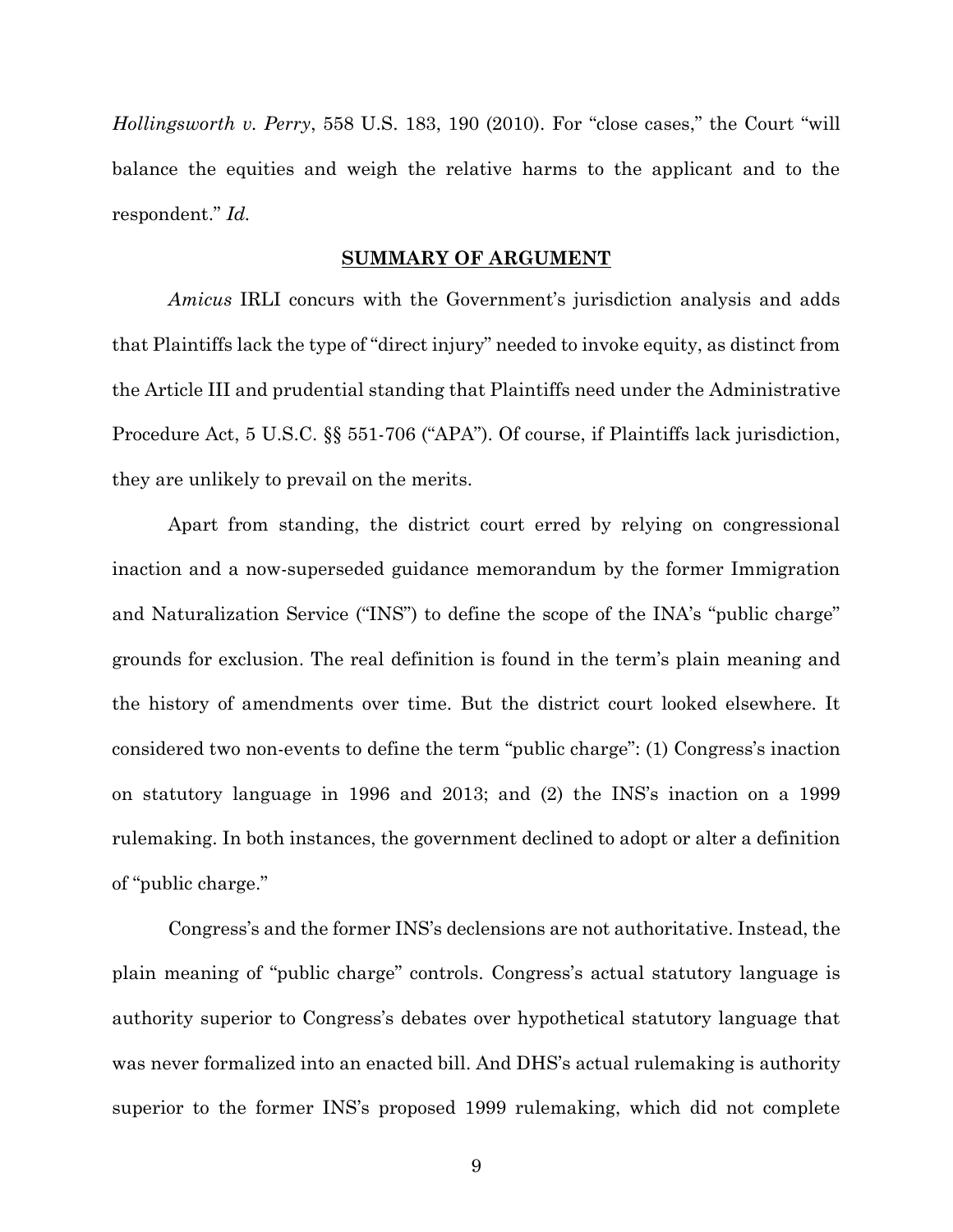notice-and-comment rulemaking under the APA. Past inaction toward defining "public charge" is not evidence of the term's meaning, but merely the absence of such evidence. In short, the district court's endowment of past inaction with undue legal authority and its disregard of the plain meaning and statutory context of "public charge" further show that Plaintiffs are unlikely to prevail on the merits.

Even if this Court finds jurisdiction and an entitlement to a preliminary injunction, the Court should narrow the injunctions' overbroad scope. Basing a nationwide injunction on so slender a reed as the district court's opinion violates the limits on facial challenges and class actions that protect defendants, such as class certification requirements and this Court's limitations on third-party and *parens patriae* standing. This type of overbroad injunction, moreover, effectively denies the Court the opportunity for multiple circuits to address the merits, an impact that is heightened here by the fact that two circuits reached the opposite conclusion on a stay. *See* Appl. at15.

#### **ARGUMENT**

#### **I. THE COURTS BELOW LACKED JURISDICTION.**

Before reaching the merits, this Court — or the Circuit Justice — first must establish the lower courts' jurisdiction. *Steel Co. v. Citizens for a Better Env't.,* 523 U.S. 83, 95 (1998). Without jurisdiction, Plaintiffs are unlikely to prevail.

DHS's arguments on the zone-of-interests test for all Plaintiffs and the lack of diverted-resource standing for the non-governmental Plaintiffs need no support. In addition, Plaintiffs lack jurisdiction for a suit in equity. To sue in equity, Plaintiffs need more than an injury that would — or at least *could* — suffice to confer standing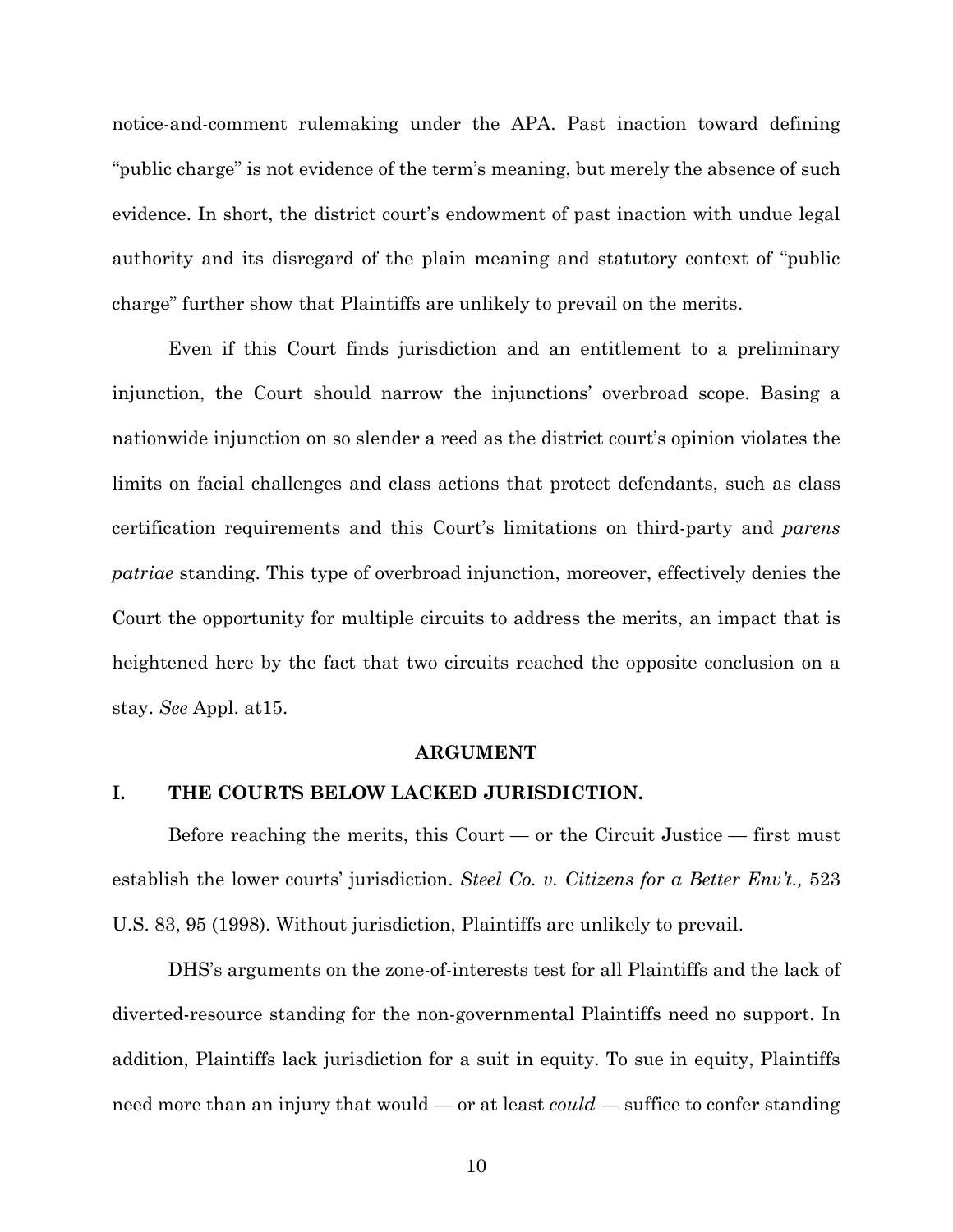under the APA. Instead, an equity plaintiff or petitioner must invoke a statutory or constitutional right for equity to enforce, such as life, liberty, or property under the Due Process Clause or equal protection under the Equal Protection Clause or its federal equivalent in the Fifth Amendment. *See*, *e.g.*, *United States v. Lee*, 106 U.S. 196, 220-21 (1882) (property); *Ex parte Young*, 209 U.S. 123, 149 (1908) (property); *Youngberg v. Romeo*, 457 U.S. 307, 316 (1982) (liberty); *cf. Wadley S. R. Co. v. Georgia*, 235 U.S. 651, 661 (1915) ("any party affected by [government] action is entitled, by the due process clause, to a judicial review of the question as to whether he has been thereby deprived of a right protected by the Constitution"). Plaintiffs' claimed injuries here fall short of what equity requires.

Unlike the APA review and this Court's liberal modern interpretation of Article III, pre-APA equity review requires "direct injury," which means "a wrong which directly results in the violation of a legal right." *Alabama Power Co. v. Ickes*, 302 U.S. 464, 479 (1938). Without that elevated level of direct injury, there is no review:

> It is an ancient maxim, that a damage to one, without an injury in this sense, (*damnum absque injuria*), does not lay the foundation of an action; because, if the act complained of does not violate any of his legal rights, it is obvious, that he has no cause to complain. Want of right and want of remedy are justly said to be reciprocal. Where therefore there has been a violation of a right, the person injured is entitled to an action. The converse is equally true, that where, although there is damage, there is no violation of a right no action can be maintained.

Id. (alterations, citations, and interior quotation marks omitted). In short, Plaintiffs do not have an action in equity, even assuming *arguendo* they have an APA action.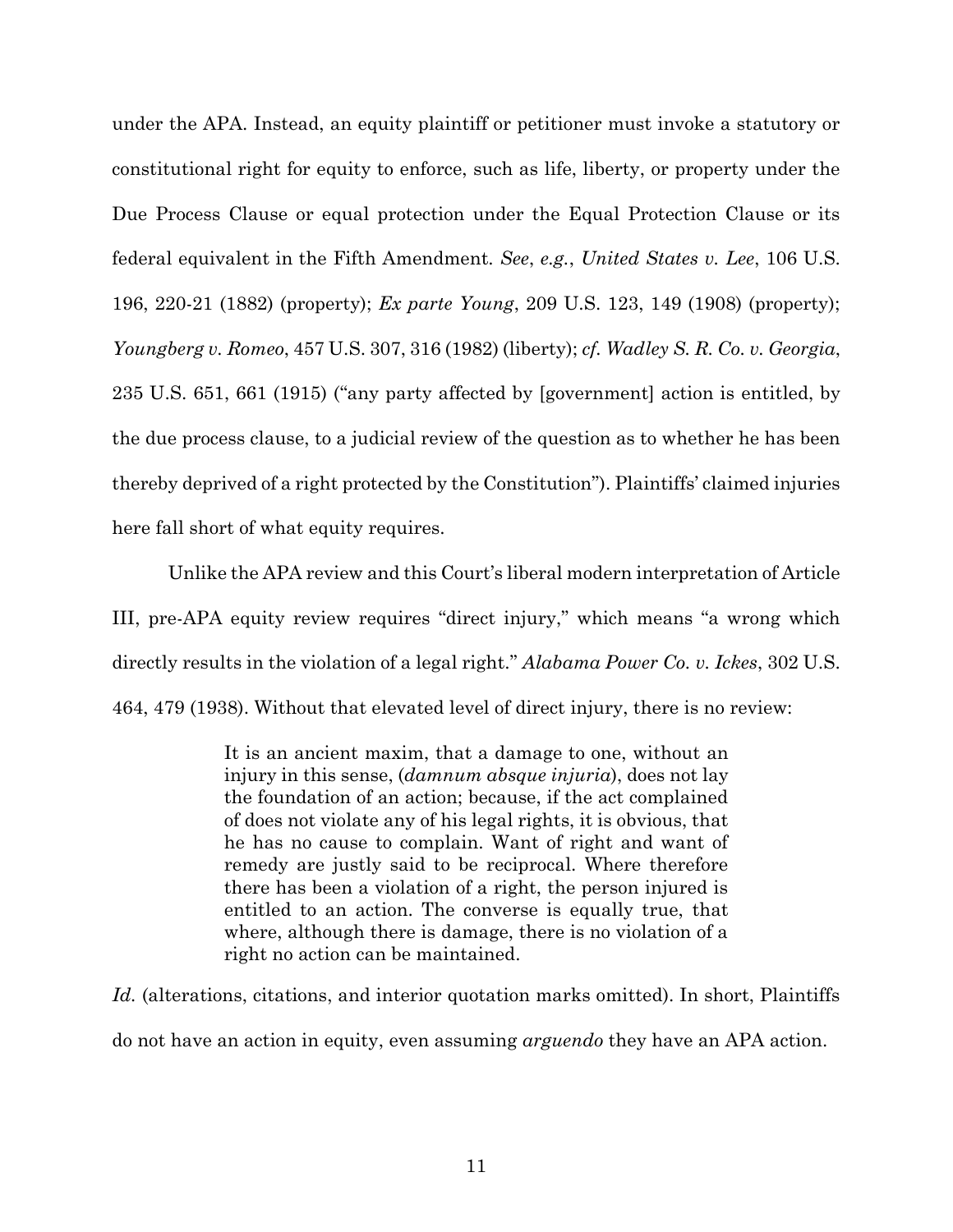#### **II. THE GOVERNMENT IS LIKELY TO PREVAIL ON THE MERITS.**

In order to warrant a stay, there must be a "fair prospect" of the Government's prevailing. *Hollingsworth*, 558 U.S. at 190. As explained in the prior subsection, the Government is likely to prevail because federal courts lack jurisdiction over Plaintiffs' claims. *See* Section I, *supra*. As explained in this subsection, the Government likely will prevail on the merits, assuming *arguendo* that federal jurisdiction existed.

## **A. DHS is likely to prevail because the Rule permissibly construes "public charge."**

The district court's dispute with DHS's interpretation of "public charge" not only relies on congressional inaction — which is an insufficient basis here to infer congressional intent — but also fails to credit the actual congressional intent implicit in the relevant statutes' plain meaning and the historical development of those statutes. In short, the Rule is a permissible construction of "public charge" according to the term's plain meaning, statutory construction, and history.

## **1. The district court erred by using congressional inaction to depart from the statute's plain meaning.**

The plain meaning of "public charge" controls the term's interpretation. "The plain meaning of legislation should be conclusive, except in the rare cases [in which] the literal application of a statute will produce a result demonstrably at odds with the intentions of its drafters." *United States v. Ron Pair Enters.*, 489 U.S. 235, 242 (1989) (internal quotation marks omitted). "When a word is not defined by statute, we normally construe it in accord with its ordinary or natural meaning." *Smith v. United States*, 508 U.S. 223, 228 (1993). The plain, ordinary, and natural meaning of "public charge" is "one who produces a money charge upon, or an expense to, the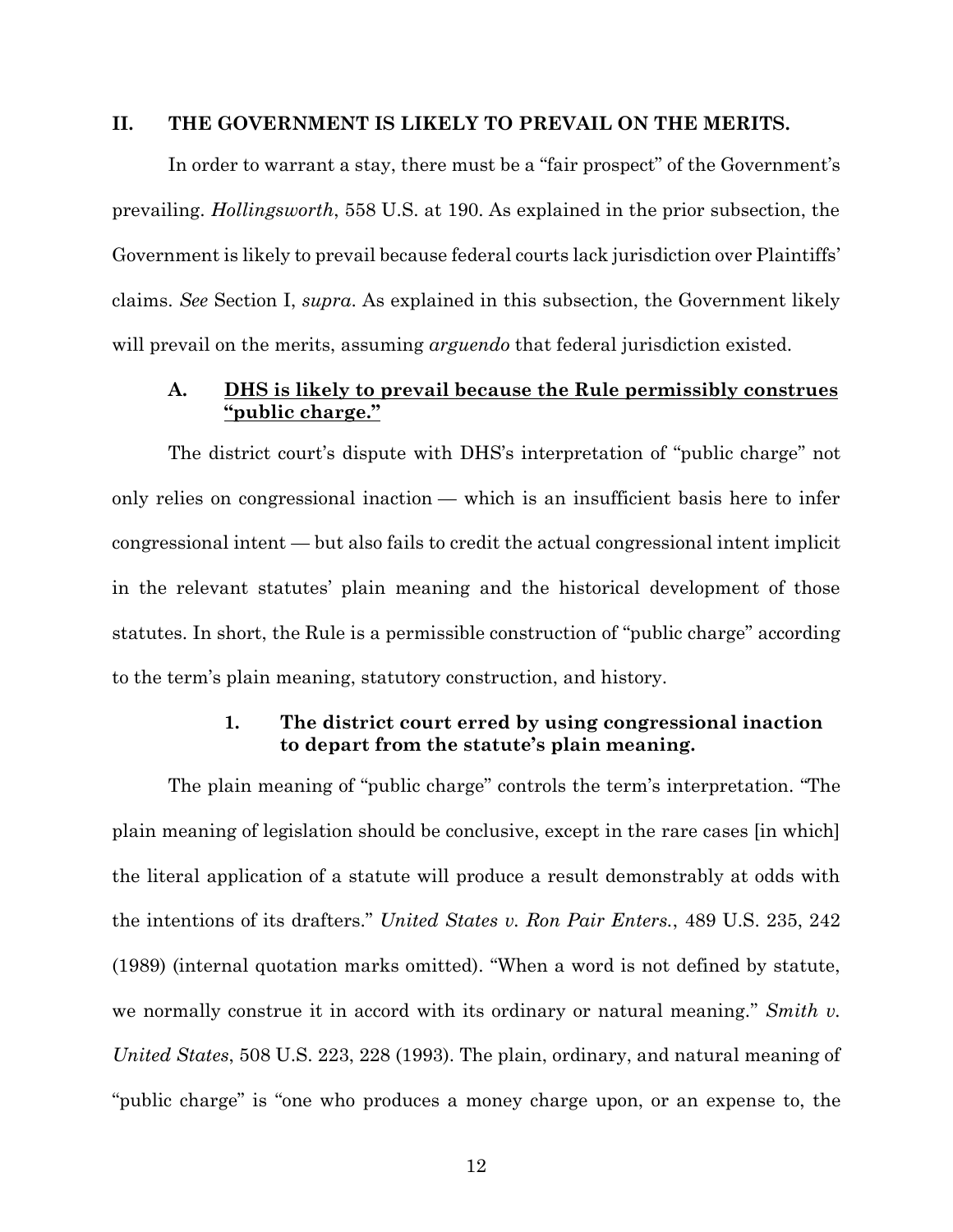public for support and care." Appl. at 24 (quoting *Public Charge*, Black's Law Dictionary (3d ed. 1933); Black's Law Dictionary (4th ed. 1951)).

Here, instead of interpreting "public charge" — which Congress did not define in the governing statute, 8 U.S.C.  $\S$  1182(a)(4)(A) — according to its plain meaning, the district court purported to interpret the term according to Congress's intent later. Yet, in this attempt at interpretation, the district court drew inferences from Congress's inaction rather than from Congress's statutes. "For example, during the 1996 debate over IIRIRA [Illegal Immigration Reform and Immigrant Responsibility Act of 1996], several members of Congress tried and failed to extend the meaning of public charge to include the use of non-cash benefits." Add. 13a, 39a. "Congress rejected similar efforts in 2013 because of its 'strict benefit restrictions and requirements.'" Add. 14a, 39a. But "[f]ailed legislative proposals are a particularly dangerous ground on which to rest an interpretation of a prior statute." *Solid Waste Agency of N. Cook Cty. v. U.S. Army Corps of Eng'rs*, 531 U.S. 159, 169-70 (2001); *see also* Section II.B.3, *infra*. Failed legislative proposals are not evidence of statutory meaning, but rather the absence of such evidence.

The district court's deference to Congress's inaction was erroneous. Rather than sifting Congress's inaction for meaning, the district court should have read the term "public charge" according to its plain meaning, which is not "demonstrably at odds with the intentions of its drafters," *Ron Pair Enters.*, 489 U.S. at 242, and so controls.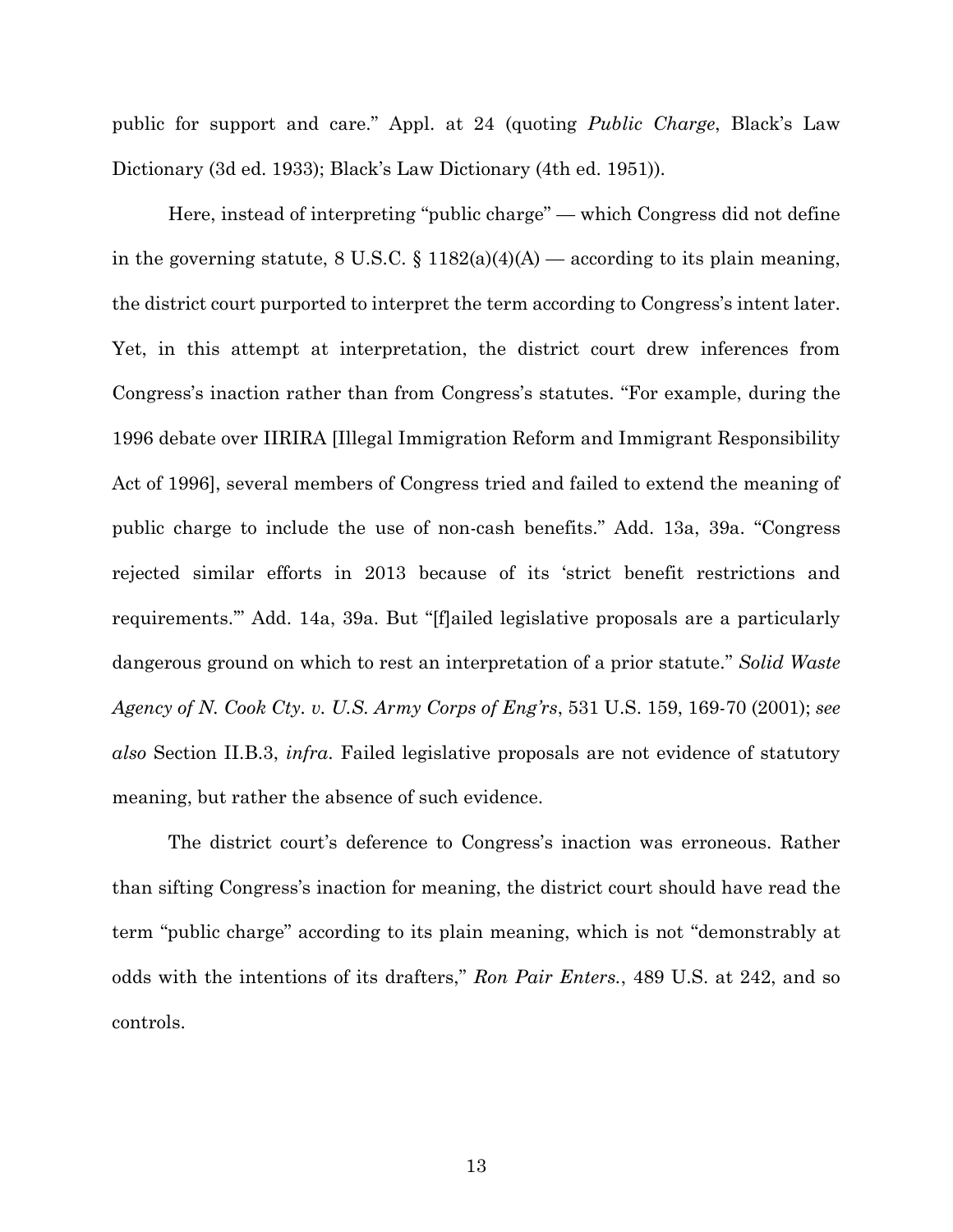# **2. The Rule is consistent with statutory language construing "public charge."**

If the district court found the plain meaning of "public charge" to be ambiguous, then that court should have resolved the ambiguity by reference to Congress's finding of "a compelling government interest to enact new rules … to assure that aliens be self-reliant," 8 U.S.C. § 1601(5), as required by the Personal Responsibility and Work Opportunity Act of 1996, PUB. L. NO. 104-193, 110 Stat. 2105 (1996) ("PRWORA" or "Welfare Reform Act"). Self-reliance, like public charge, is self-explanatory. A person who uses need-based public benefits is not self-reliant or self-sufficient. By definition, that person relies upon public benefits — or else exploits them gratuitously.

Ironically, the district court conceded as much while still insisting that DHS failed to provide a "reasonable explanation" for the Rule. "Receipt of a benefit, however, does not necessarily indicate that the individual is unable to support herself." Add. 40a. "One could envision, for example, a scenario where an individual is fully capable of supporting herself without government assistance but elects to accept a benefit, such as public housing, simply because she is entitled to it." Add. 15a, 41a. Indeed, some aliens do exploit need-based programs even though they are "fully capable of supporting themselves without government assistance." But it would be irrational to encourage this phenomenon instead of discouraging it, as the Rule does.

In any case, Congress unambiguously expressed its intent to reduce aliens' consumption of public benefits. "[S]elf-sufficiency has been a basic principle of United States immigration law since this country's earliest immigration statutes," so "aliens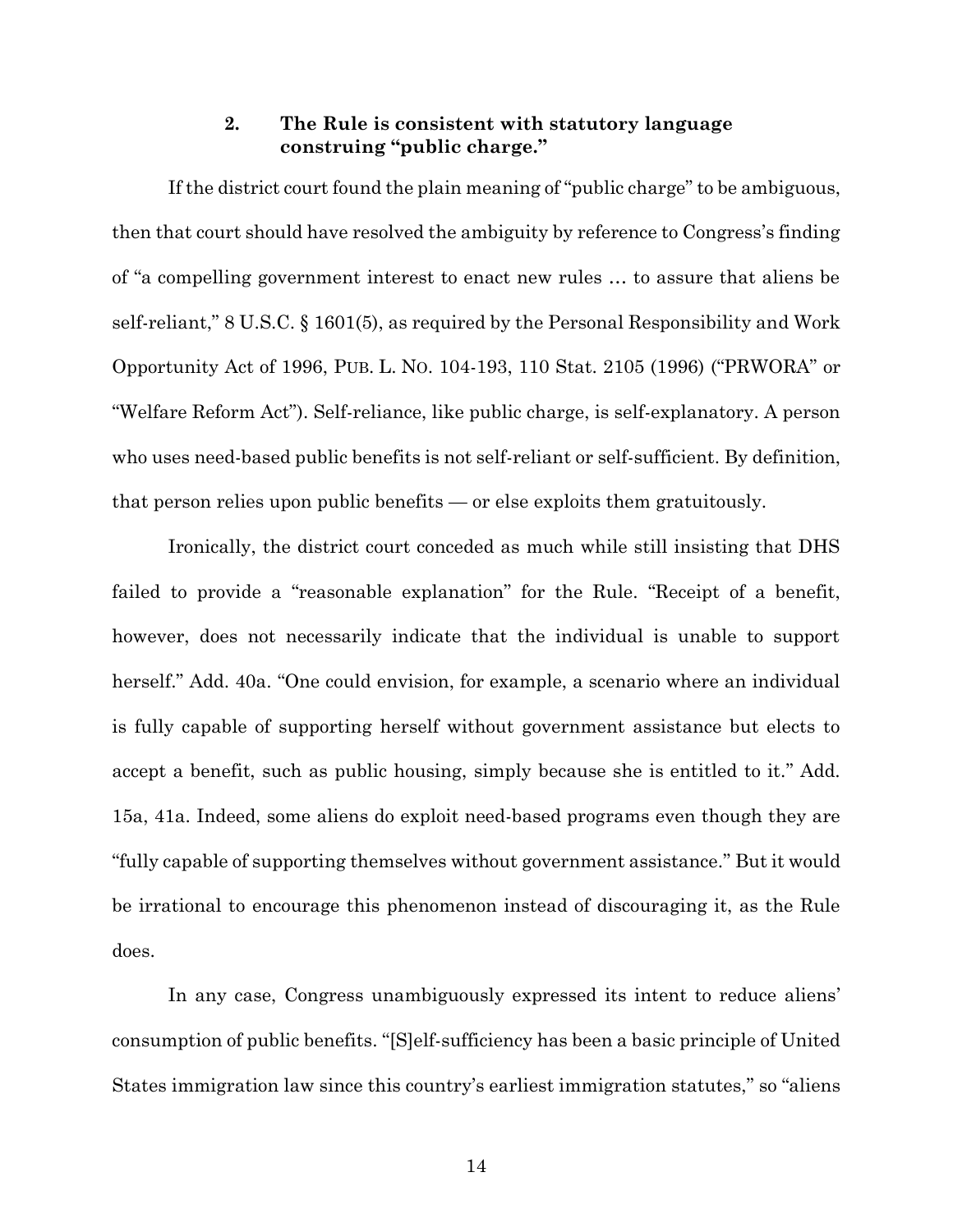… [should] not depend on public resources to meet their needs," and "current eligibility rules for public assistance and unenforceable financial support agreements have proved wholly incapable" of solving the problem that "aliens have been applying for and receiving public benefits from Federal, State, and local governments at increasing rates." 8 U.S.C. § 1601.

Not for nothing, the final Rule notice refers to self-sufficiency more than 400 times. *See* 84 Fed. Reg. at 41,292-41,507. "Congress has directly spoken to the precise question at issue," and "the court … must give effect to the unambiguously expressed intent of Congress," just as DHS did when issuing the Rule. *Chevron, U.S.A., Inc. v. NRDC*, 467 U.S. 837, 842-43 (1984). Congress's express policy that aliens "not depend on public resources to meet their needs" cannot be read to protect an alien's use of such resources "simply because she is entitled to it." For the district court, a rule allowing aliens to receive public benefits is a permissible construction of "public charge" inadmissibility because need-based public benefits can be consumed by aliens who do not actually need these benefits. Such a rule would abolish the congressional mandate, not implement it.

Just as the district court's reading of self-sufficiency contradicts the term's plain meaning and statutory construction, so does the district court's reading of the "education and skills" public-charge factor. "IIRIRA provides that in assessing whether an applicant is likely to fall within the definition of public charge, DHS should, 'at a minimum,' take into account the applicant's age; health; family status; assets; resources; and financial status; and education and skills." Add. 27a (citing 8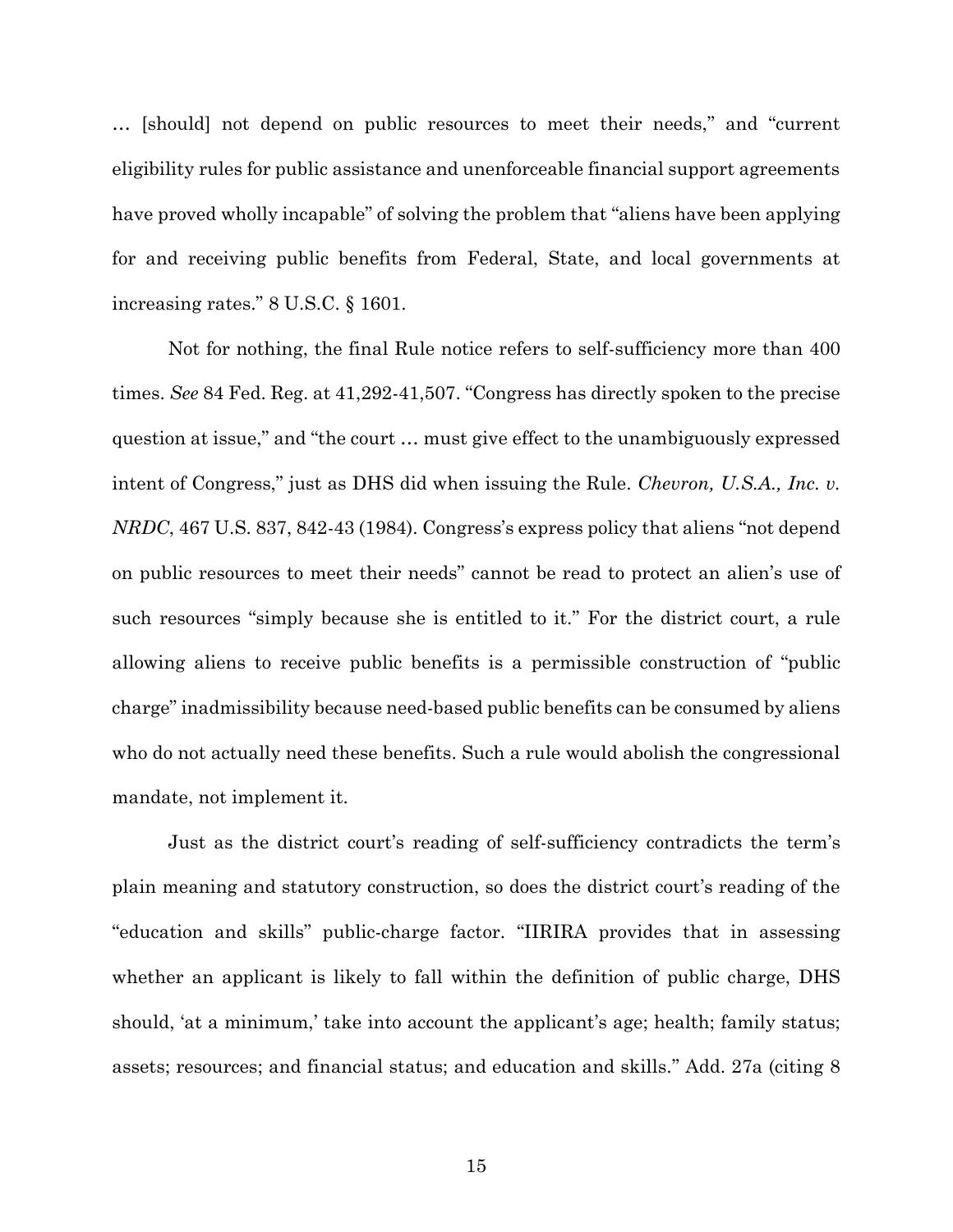U.S.C. § 1182(a)(4)(B)(i)). Accordingly, DHS added English proficiency as an "education and skills" factor, citing "the 'correlation between a lack of English skills and public benefit usage, lower incomes, and lower rates of employment.'" Add. 17a.

But the district court found "[it] is simply offensive to contend that English proficiency is a valid predictor of self-sufficiency," because "[t]he United States of America has no official language" and "one can certainly be a productive and selfsufficient citizen without knowing *any* English." Add. 17a, 42a. Even if DHS had not explained *why* English proficiency is among the most fundamental of any "education and skills" in the United States, this Court may take judicial notice — as the district court should have — of the fact that English is the *lingua franca* of the United States, and is therefore enormously consequential to a person's self-sufficiency. English is even a compulsory subject within the American educational system, comprising twothirds of the three R's: Reading, Writing, and 'Rithmetic. *E.g. Bodum USA, Inc. v. La Cafetiere*, *Inc.*, 621 F.3d 624, 633 (7th Cir. 2010) (Easterbrook, C.J.). ("Because English has become the international lingua franca, it is unsurprising that most Americans, even when otherwise educated, make little investment in acquiring even a reading knowledge of a foreign language.").

While the district judge clearly was unhappy with the policy underlying the Rule, *see* Add. 17a, "policy arguments are more properly addressed to legislators or administrators, not to judges." *Chevron*, 467 U.S. at 864. Justification for the district court's opinion, just as for the Rule, must be found in Congress's statutes. And there the latter can be found: the exclusion of public charges is a statutory requirement.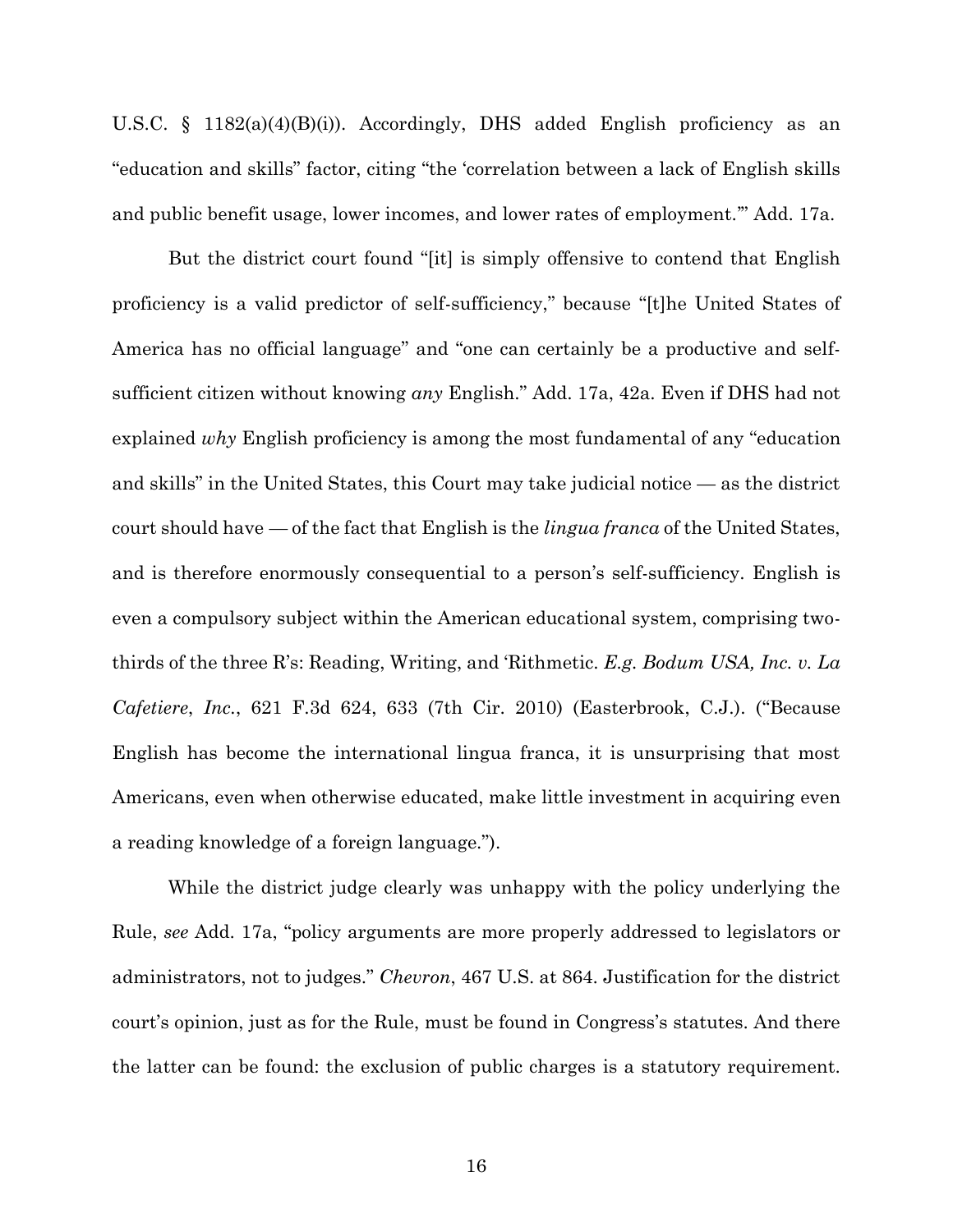Congress legislated the exclusion of any alien who "is likely at any time to become a public charge." 8 U.S.C. § 1182(a)(4)(A). Any implementation of Congress's statute will necessarily be a "policy of exclusion" against which the district court may raise no legitimate objections.

Tellingly, the district court's attitude toward the Rule suggests that the district court would reject *any new* implementation of the statute through agency rulemaking. The district court complains that "'public charge' has *never* been understood to mean receipt of 12 months of benefits within a 36-month period. Defendants admit that this is a 'new definition' under the Rule." Add. 13a, 38a. That  $\alpha$  observation — while false<sup>1</sup> — does not cut against the Rule, but against agency rulemaking itself. "[W]here an agency action changes prior policy, the agency need not [even] demonstrate 'that the reasons for the new policy are *better* than the reasons for the old one.'" Add. 14a (quoting *FCC v. Fox Television Stations, Inc.*, 556 U.S. 502, 515 (2008)); Add. 40a (same). The test is whether a new policy permissibly construes a statute, not whether the policy had verbatim precedent in a prior administration or court.

The district court finds the Rule "repugnant to the American Dream of the opportunity for prosperity and success through hard work and upward mobility," Add. 17a, 43a, while implying that the American Dream is properly exemplified in the

<sup>1</sup> For example, in *Ex parte Fragoso*, 11 F.2d 988, 989 (S.D. Cal. 1926), the court denied a writ of *habeas corpus* to an alien seeking to evade deportation after nine months as a public charge. This is but one example of many to show that the district judge's above-quoted statement is simply wrong.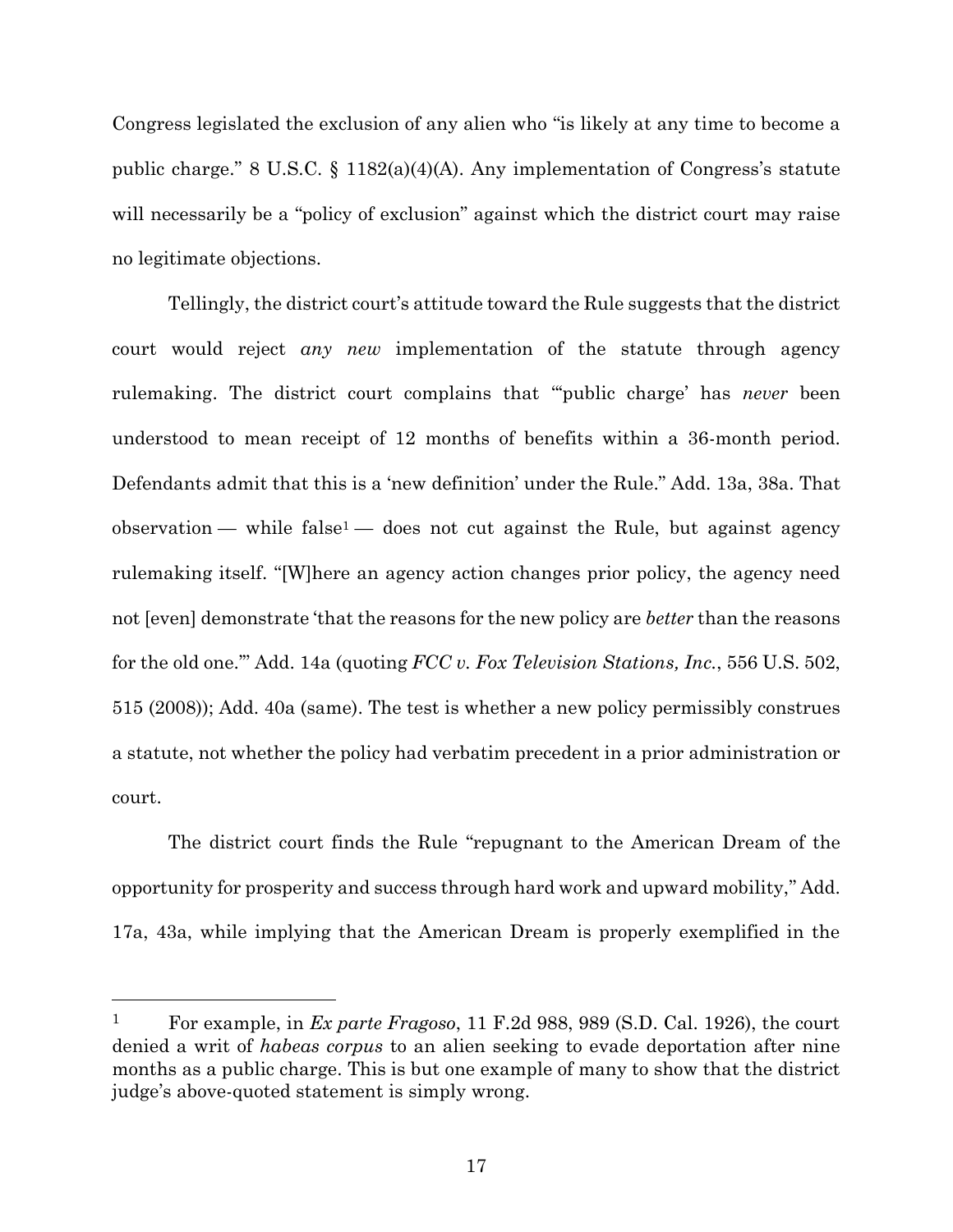alien who "elects to accept a benefit, such as public housing, simply because she is entitled to it." Add. 15a. To many, the concept of the American Dream involves a greater degree of self-reliance, consistent with the INA's excluding aliens based on a likelihood of their becoming public charges. But whoever is right about the American Dream in the abstract, the issue here is one of statutory construction and permissible agency interpretations. The district court's reading of the public charge rule is inconsistent with the plain meaning and statutory construction of the term, and the Rule is consistent with both. The district judge's idiosyncratic concept of the American Dream does not empower him to replace DHS's accurate reading with his own inaccurate one.2

## **3. The Rule is consistent with the historical meaning of "public charge."**

If the district court wanted to search elsewhere than Congress's repeated insistence upon alien self-sufficiency in the Welfare Reform Act, it should have explored actual legislative precedent instead of citing failed legislative proposals. For more than two centuries, the public charge rule's drafters expressly intended it to exclude aliens who burden the public for support and care. Congress did not abolish this history when it declined to adopt new legislation in 1996 and 2013. *See* Section

<sup>&</sup>lt;sup>2</sup> By analogy, "extending constitutional protection to an asserted right or liberty interest" requires "the utmost care … lest the liberty protected by the Due Process Clause be subtly transformed into the policy preferences of the [federal judiciary]." *Washington v. Glucksberg,* 521 U.S. 702, 720 (1997). If courts cannot rely on the Due Process Clause to legislate beyond "fundamental rights and liberties which are, objectively, deeply rooted in this Nation's history and tradition," *id.*, they certainly cannot rely on their interpretation of the "American Dream."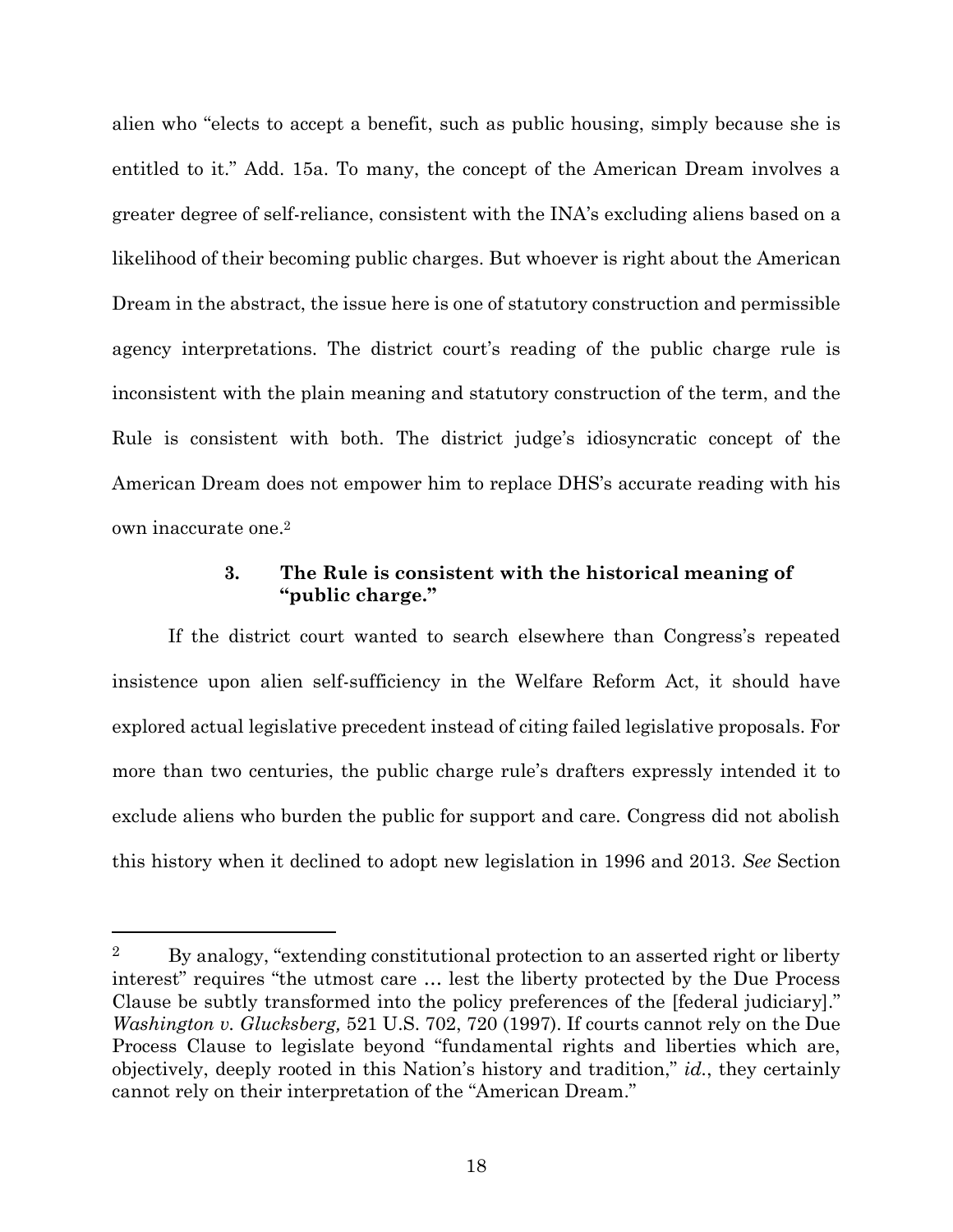II.B.3, *infra*.

The public charge rule is a simple, commonsense principle that even predates the first federal immigration statutes. "Strong sentiments opposing the immigration of paupers developed in this country long before the advent of federal immigration controls." 5 Gordon *et al.*, *Immigration Law and Procedure*, § 63.05[2] (Rel. 164 2018). America has excluded public-charge aliens since before the United States was founded and has consistently applied this principle across a wide range of categories. "American colonists were especially reluctant to extend a welcome to impoverished foreigners[.] Many colonies protected themselves against public charges through such measures as mandatory reporting of ship passengers, immigrant screening and exclusion upon arrival of designated 'undesirables,' and requiring bonds for potential public charges." JAMES R. EDWARDS, JR., PUBLIC CHARGE DOCTRINE: A FUNDAMENTAL PRINCIPLE OF AMERICAN IMMIGRATION POLICY 2 (Center for Immigration Studies 2001) (citing E. P. HUTCHINSON, LEGISLATIVE HISTORY OF AMERICAN IMMIGRATION POLICY, 1798-1965 (Univ. of Penn. Press, 1981))<sup>3</sup>. About two hundred years later, this became the main purpose of the very first federal statutory immigration exclusion. *See* Act of March 3, 1875, § 5, 18 Stat. 477 (excluding convicts and sex workers, thought likely to become dependent on the public coffers for support).

Exclusion and deportation statutes using the term "public charge" have been on the books for over 137 years, ever since the first comprehensive federal

<sup>3</sup> *Available at* https://cis.org/sites/cis.org/files/articles/2001/back701.pdf (last visited Jan. 22, 2020).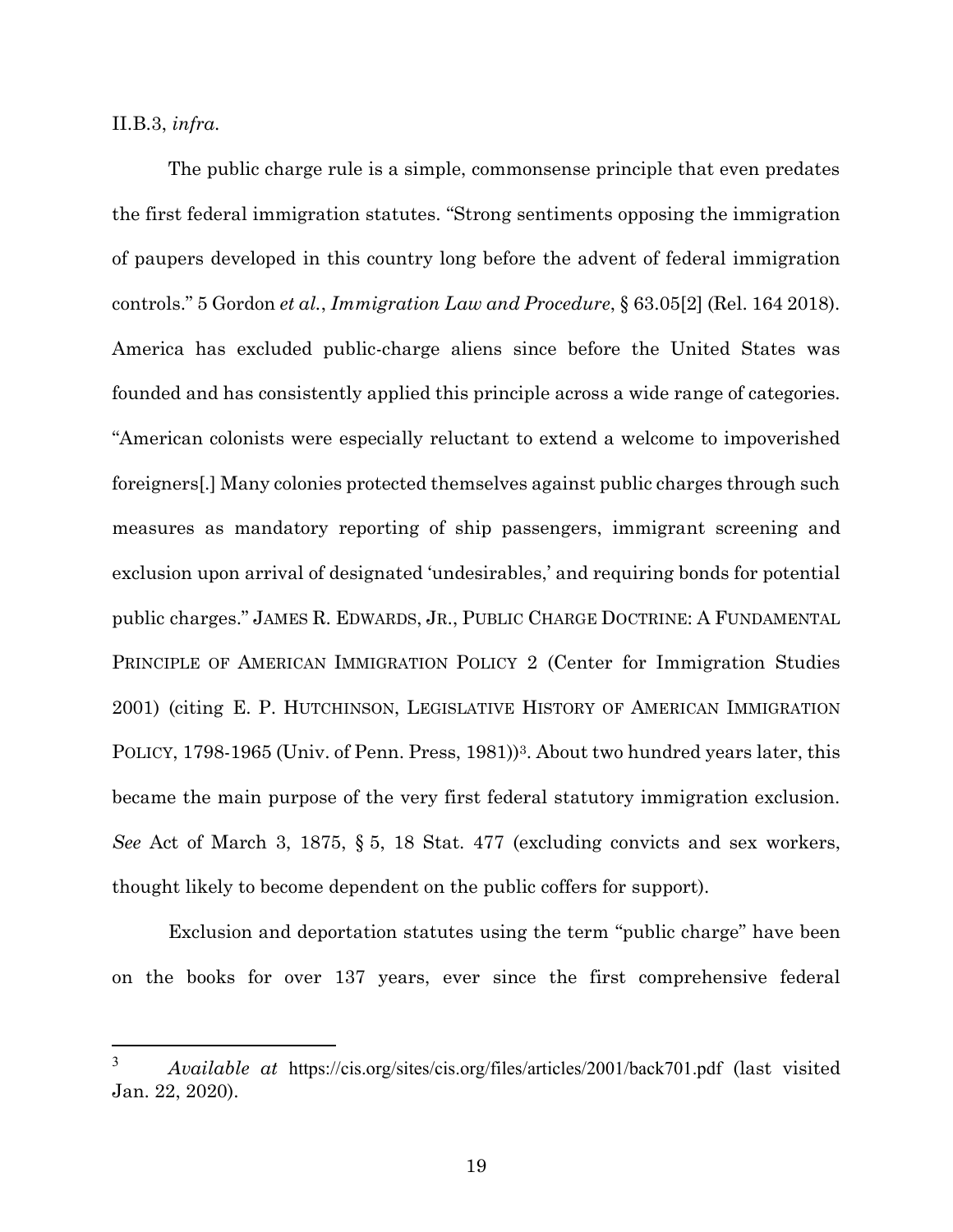immigration law included a bar against the admission of "any person unable to take care of himself or herself without becoming a public charge." Immigration Act of 1882, § 2, 22 Stat. 214. Congress continued to expand its exclusion of aliens who were public charges through the Progressive Era. *See*, *e.g.*, Act of March 3, 1891, § 1, 26 Stat. 1084 (excluding "paupers"); Act of March 3, 1903, § 2, 32 Stat. 1213, 1214 (excluding "professional beggars"); Act of February 5, 1917, § 3, 39 Stat. 874, 875 (excluding "vagrants").

Acceptance of a bond promising, in consideration for an alien's admission, that he will not become a public charge was authorized in 1903, reflecting earlier administrative practice. Act of March 3, 1903, § 26; 32 Stat. 1213, 1220. The essential elements of the current immigration bond provision, § 213 of the INA, have been in the law since 1907. *Compare* Act of February 20, 1907, § 26, 34 Stat. 898, 907 *with* 8 U.S.C. § 1183.

By 1990, the INA contained three separate exclusion grounds, which barred aliens who: (a) suffered from a disease or condition that affected their ability to earn a living; (b) were "paupers, professional beggars, [or] vagrants"; or (c) were "likely to become a public charge." 8 U.S.C. §1182(a)(7), (a)(8), (a)(15) (1988) (former INA  $\S 212(a)(7)$ , (a)(8), and (a)(15)). The Immigration Act of 1990 removed the first and second as their own discrete categories (that is, it collapsed them into the "public charge" ground). *See* PUB. L. NO. 101-649, § 601(a), 104 Stat. 4978, 5067-75 (1990). By classifying economic undesirability, indigence, and disability under the remaining public charge ground, Congress intended to improve enforcement efficiency by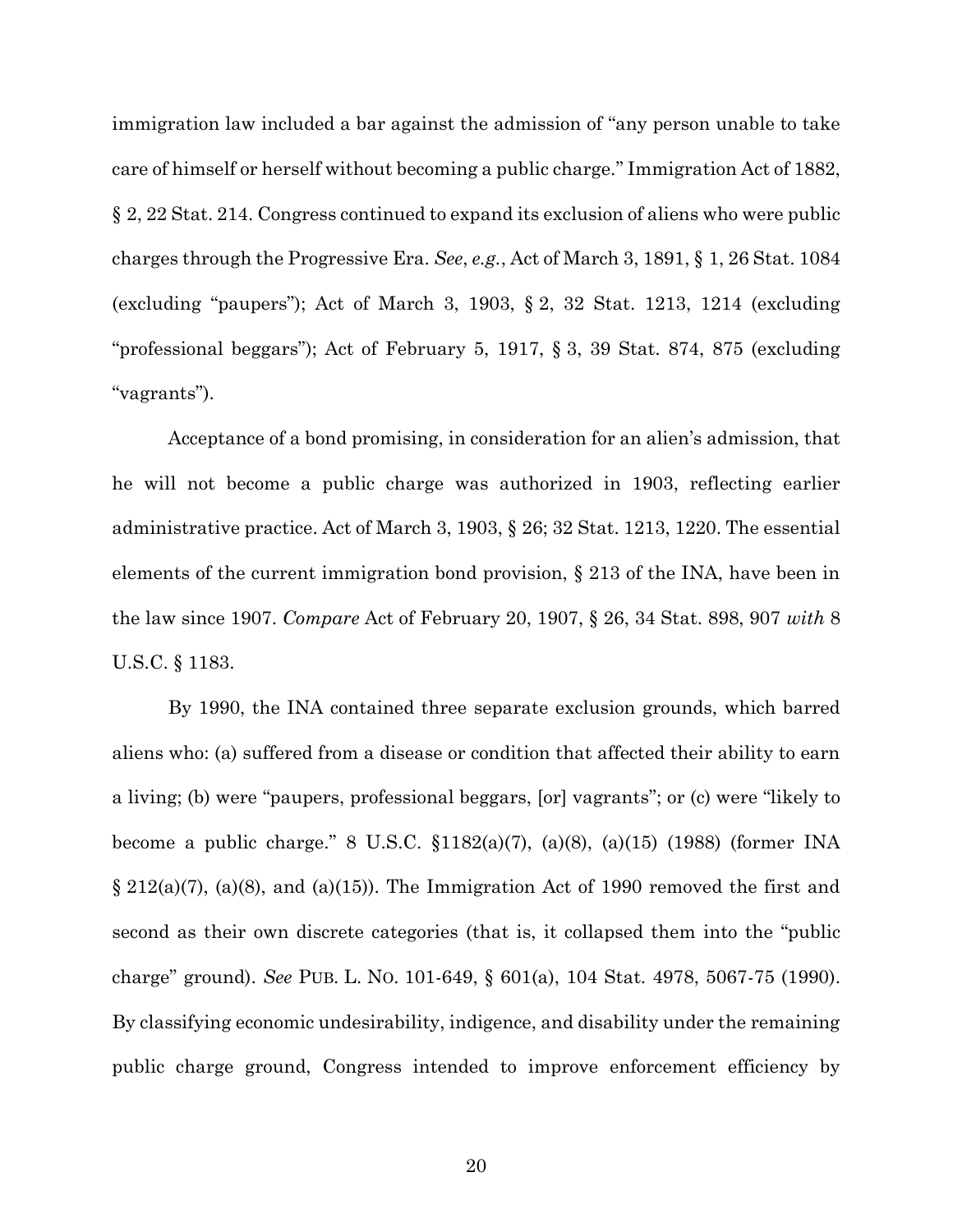eliminating obsolete terminology. Gordon, *supra* at § 63.05[4].

Public discontent over aliens' increasing use of public benefits and welfare programs culminated in passage of the Welfare Reform Act. The Welfare Reform Act enacted definitive statements of national policy regarding non-citizen access to taxpayer-funded resources and benefits. There, Congress determined that "[a]liens generally should not depend on public resources to meet their needs," and that "the availability of public benefits should not constitute an incentive for immigration to the United States." *See* 8 U.S.C. § 1601(2).

Congress has identified exclusion of aliens from public benefits programs as a "compelling government interest":

> It is a compelling government interest to enact new rules for eligibility and sponsorship agreements in order to assure that aliens be self-reliant in accordance with national immigration policy.

8 U.S.C. § 1601(5). Consistent with this unambiguous policy, the Welfare Reform Act defined "state or local public benefits" in very broad terms. 8 U.S.C. § 1621(c).

While the Act allowed both qualified and non-qualified aliens to receive certain benefits, such as emergency benefits (all aliens) and the Supplemental Nutrition Assistance Program (qualified alien children), Congress did *not* exempt receipt of such benefits from consideration for INA  $\S$  212(a)(4) public charge purposes. "This change in law is intended to insure that the affidavits of support are legally binding and sponsors — rather than taxpayers — are responsible for providing emergency financial assistance during the entire period between an alien's entry into the United States and the date upon which the alien becomes a U.S. citizen." Report of Comm.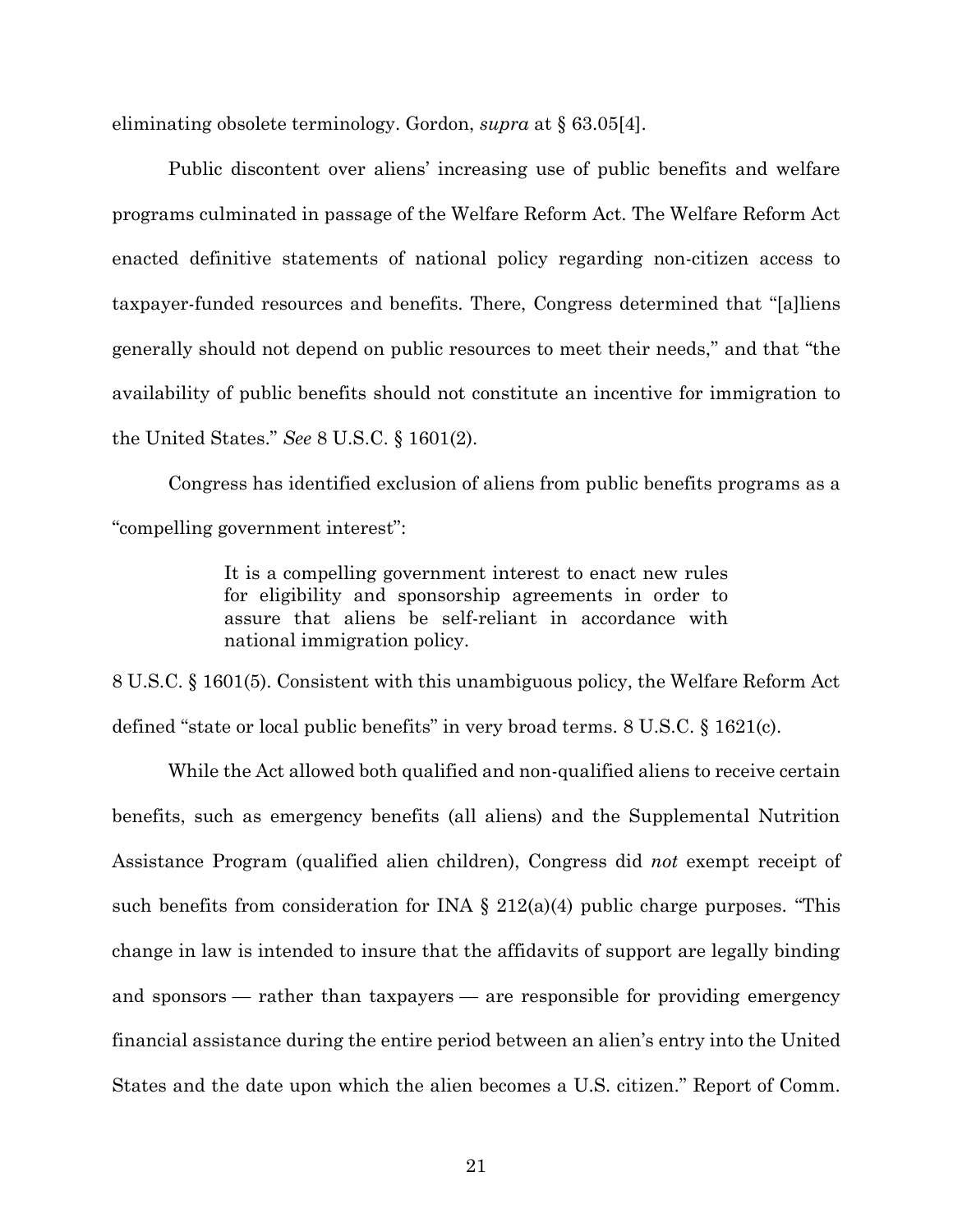on Economic and Educational Opportunities, H.R. REP. NO. 104-75, at 46 (1995) (Conf. Rep.).

Later, Congress also enacted the Illegal Immigration Reform and Immigrant Responsibility Act, PUB. L. NO. 104-208, §505(a), 110 Stat. 3009, 3009-672 (1996) ("IIRIRA"). IIRIRA codified the five minimum factors that must be considered when making public charge determinations, 8 U.S.C. § 1182(a)(4)(B), and authorized consular and immigration officers to consider an enforceable affidavit of support as a sixth admissibility factor, making it a mandatory factor for most family-based immigration. 8 U.S.C. §§ 1182(a)(4)(C), 1183A.

IIRIRA's legislative history states that these amendments were designed to further expand the scope of the public charge ground for inadmissibility. H.R. REP. NO. 104-828, at 240-41 (1996) (Conf. Rep.). This intent was behind Congress's mandate to consider *both* receipt of past benefits or dependence on public funds *and* the prospective likelihood that such dependence would occur. To comply with the Welfare Reform Act, the Department of State developed a Public Charge Lookout System ("PCLS") to identify and seek repayment of Medicaid benefits consumed during prior visits to the United States. The State Department used this system to identify prior Medicaid and Aid to Families with Dependent Children payments to immigrant visa applicants for use in public charge determinations.

Significantly, the PCLS did not distinguish between cash support benefits such as Supplemental Security Income ("SSI") and Temporary Assistance for Needy Families ("TANF"), versus non-cash benefits such as Medicaid. At the encouragement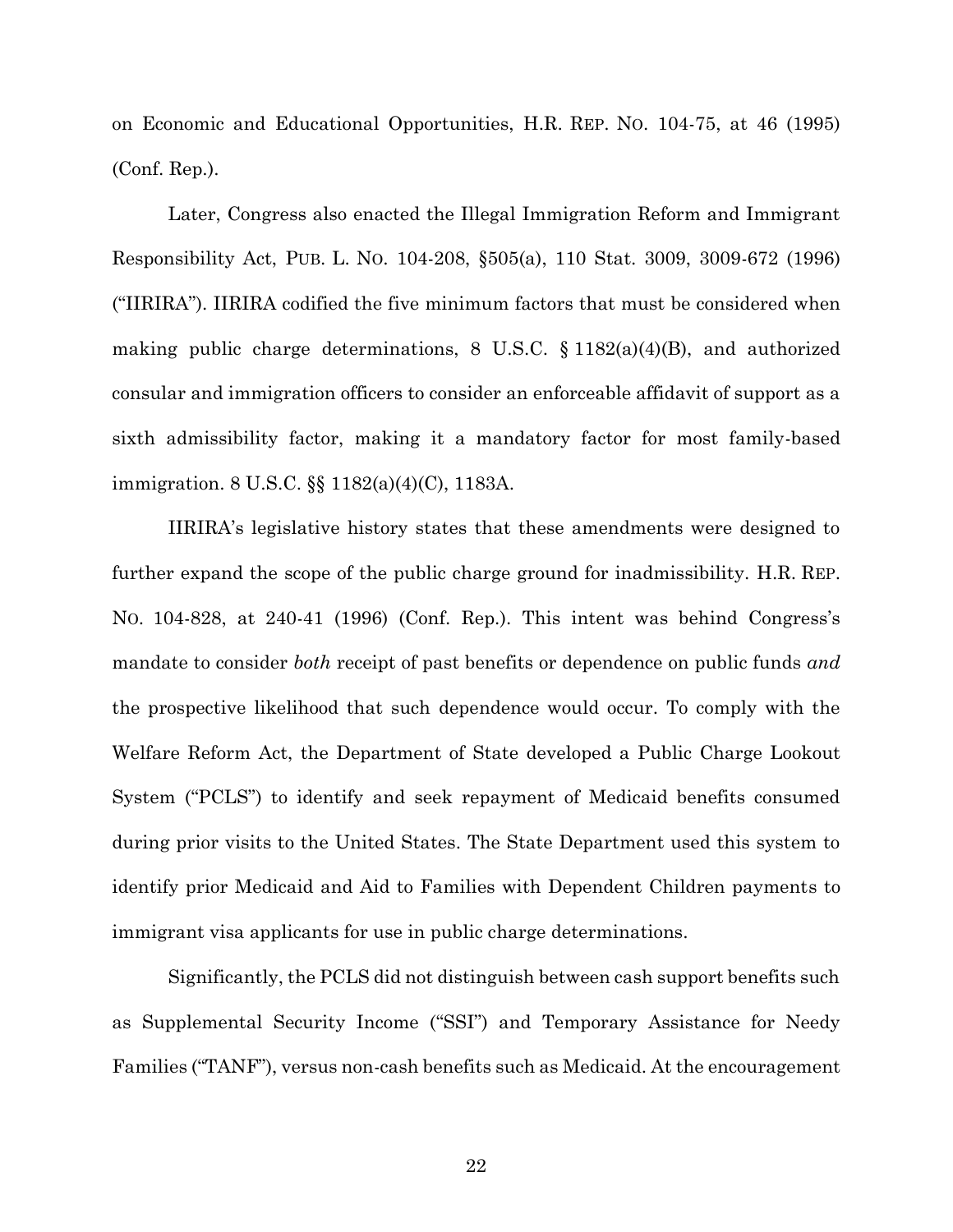of the State Department, ten states were reported to have executed formal memoranda of understanding with consular posts regarding exchange of both cash and non-cash public benefits for public charge determination uses. Reported benefits typically included non-emergency Medicaid-covered benefits such as prenatal and childbirth expenses. *Affidavits of Support and Sponsorship Regulations: A Practitioners Guide*, (CLINIC June 1999) (citing Department of State Cable No. 97- State-196108 (May 27, 1997)).

The PCLS was never restrained by the courts. It operated effectively until late 1997. But, under pressure from the "FIX 96" campaign by interest groups seeking to roll back IIRIRA enforcement, the Department of Health and Human Services ("HHS") and other agencies terminated cooperative reporting agreements with consular officers and INS inspection and adjudication personnel. *See* Department of State Cable No. 97-State-228462 (Dec. 6, 1997); Letters from HHS to state Medicaid and TANF directors (Dec. 17, 1997); Memorandum from Paul Virtue, INS Associate Commissioner for Programs (Dec. 17, 1997).4

# **B. INS's 1999 Field Guidance in no way impairs DHS's likelihood of prevailing on the 2019 Rule.**

Just as the district court erroneously imbued Congress's inaction with interpretive authority, it also erroneously vested the inaction of a rulemaking agency

<sup>4</sup> IRLI cited these documents in an amicus brief in the district court. *New York v. United States Dep't of Homeland Security*, No. 1:19-cv-07777-GBD (S.D.N.Y.) (ECF #100-2); *Make the Road New York v. Cuccinelli*, No. 1:19-cv-07993-GBD (S.D.N.Y.) (ECF #132-1).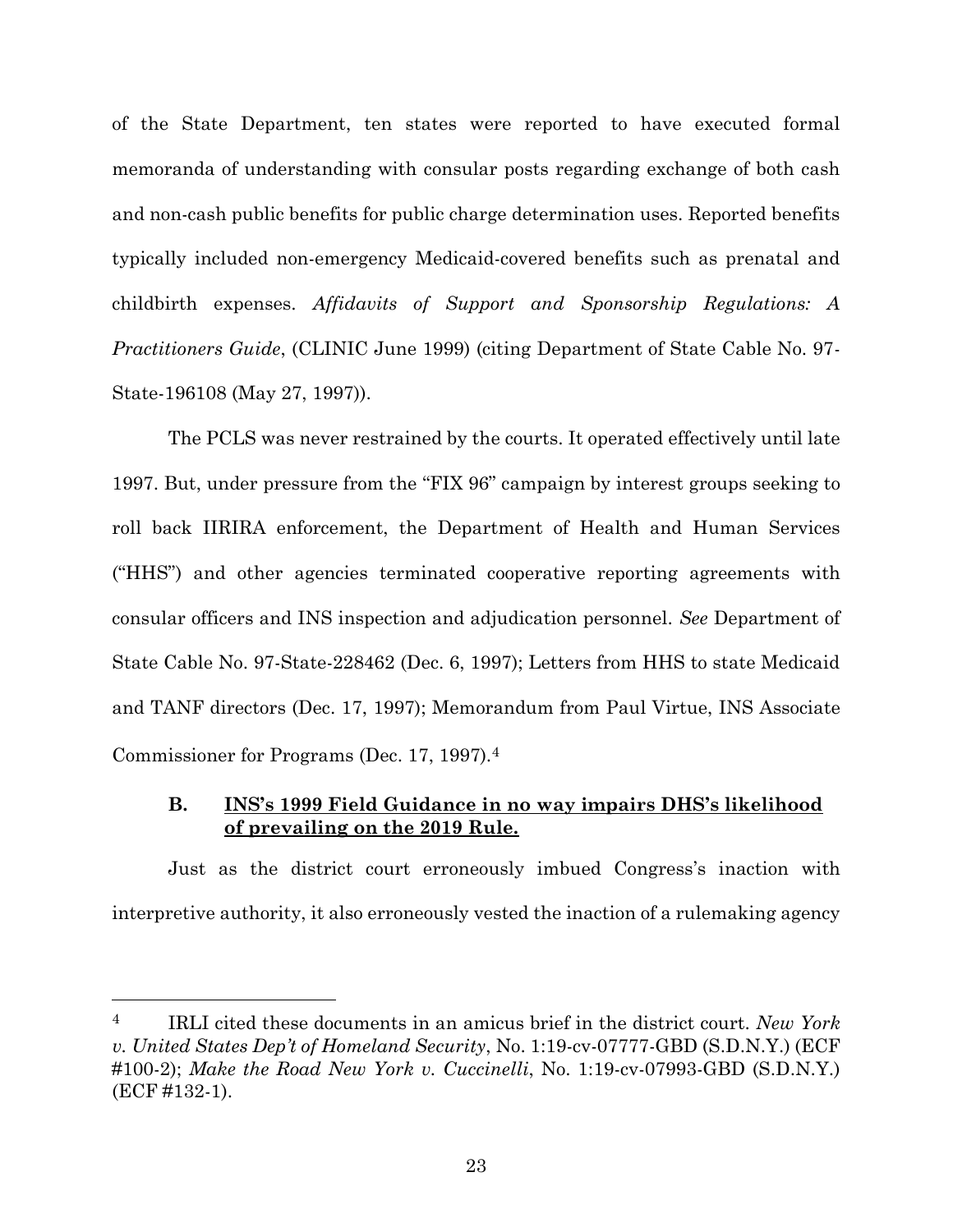with such power. In 1999, the INS issued an NPRM to define "public charge" for INS purposes. *Inadmissibility and Deportability on Public Charge Grounds*, 64 Fed. Reg. 28,676 (May 26, 1999). On the same day, in conjunction with that NPRM, the INS also published an intra-agency guidance memorandum as "field guidance." *Field Guidance on Inadmissibility and Deportability on Public Charge Grounds*, 64 Fed. Reg. 28,689 (May 26, 1999) (the "1999 Field Guidance"). The INS never completed the NPRM's rulemaking to define "public charge," but the field guidance appears to have remained in place until DHS issued its final rule. 84 Fed. Reg. at 41,292 (superseding 1999 Field Guidance).

Notwithstanding that modest regulatory background for the 1999 Field Guidance, the district court treated that non-rule as equivalent to an act of Congress and authority superior to DHS's *actual* Rule. The district court claimed that the 1999 Field Guidance "formally codified this definition" of "public charge," Add. 12a, even though an executive agency cannot "codify" anything: "All legislative powers herein granted shall be vested in a Congress of the United States." U.S. CONST. art. I, § 1. The district court said this codification reigns, even though the 1999 Field Guidance never underwent the APA rulemaking process. "Although the parallel proposed rule was never finalized, the Field Guidance sets forth the current framework for public charge determinations." Add. 27a. Unlike the field guidance, the Rule underwent the APA process and, in doing so, expressly superseded the 1999 Field Guidance. This Court should reject the district court's suggestion that the field guidance is authoritative *vis-à-vis* the Rule.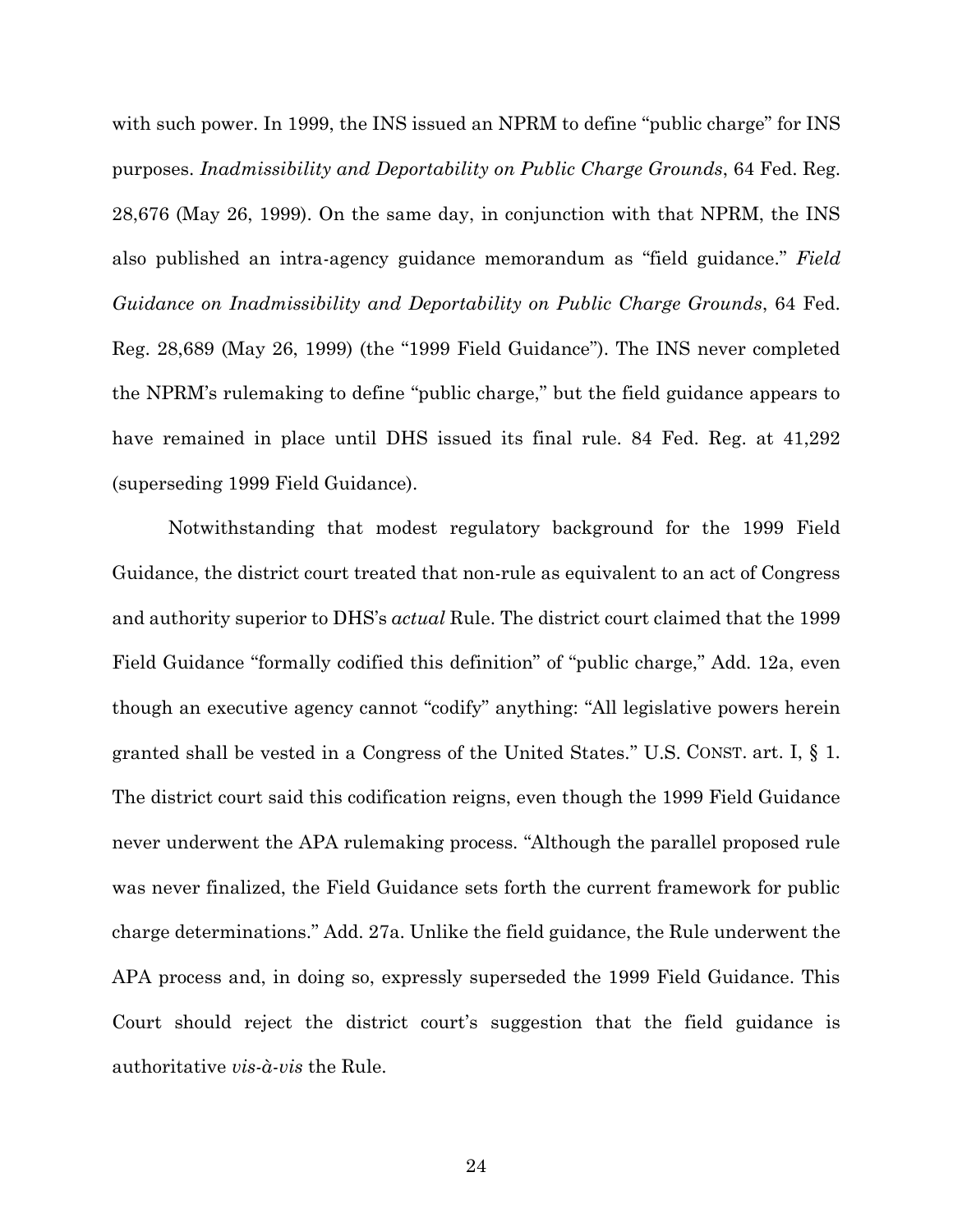### **1. INS's 1999 NPRM is a nullity.**

Before addressing the 1999 Field Guidance's relevance as a stand-alone piece of agency guidance, IRLI first rebuts the suggestion that the 1999 notice of proposed rulemaking — of which the field guidance was a part<sup> $5$ </sup> — has any ongoing relevance. Quite simply, an NPRM that never becomes a final rule is a nullity. *NRDC v. Abraham*, 355 F.3d 179, 201 (2d Cir. 2004) (no deference to agency actions that fail to complete the full notice-and-comment process applicable to the relevant rulemaking context6); *Tedori v. United States*, 211 F.3d 488, 492 n.13 (9th Cir. 2000) ("any notion of ascribing weight to anything that has remained in the 'proposed regulation' limbo for a like period [of 13 years] is totally unpersuasive"); *Matter of Appletree Markets, Inc.*, 19 F.3d 969, 973 (5th Cir. 1994); *Public Citizen, Inc. v. Shalala*, 932 F.Supp. 13, 18 n.6 (D.D.C. 1996) (citing *Public Citizen Health Research Group v. Commissioner, F.D.A.*, 740 F.2d 21, 32-33 (D.C. Cir. 1984)); *Utah Wilderness Alliance v. Dabney*, 222 F.3d 819, 829 (10th Cir. 2000). While the 1999 Field Guidance may have had a longer-than-planned run as stand-alone guidance (that is, as merely another agency guidance memorandum), nothing about INS's aborted 1999

<sup>5</sup> The 1999 Field Guidance announced its relationship to the 1999 NPRM as follows: "Before the proposed rule becomes final, the Immigration and Naturalization Service (Service) is publishing its field guidance on public charge issues as an attachment to this notice." 64 Fed. Reg. at 28,689. The 1999 Field Guidance was never intended to stand alone as anything other than interim guidance.

<sup>6</sup> The statute in *Abraham* imposed requirements on rulemakings in addition to the APA requirements. *Id.* The core principle is the same: "it ain't over 'til it's over." Jeffrey W. Stempel, *Sanctions, Symmetry, and Safe Harbors: Limiting Misapplication of Rule 11 by Harmonizing It with Pre-Verdict Dismissal Devices*, 60 FORDHAM L. REV. 257, 260 (1991) (quoting Yogi Berra).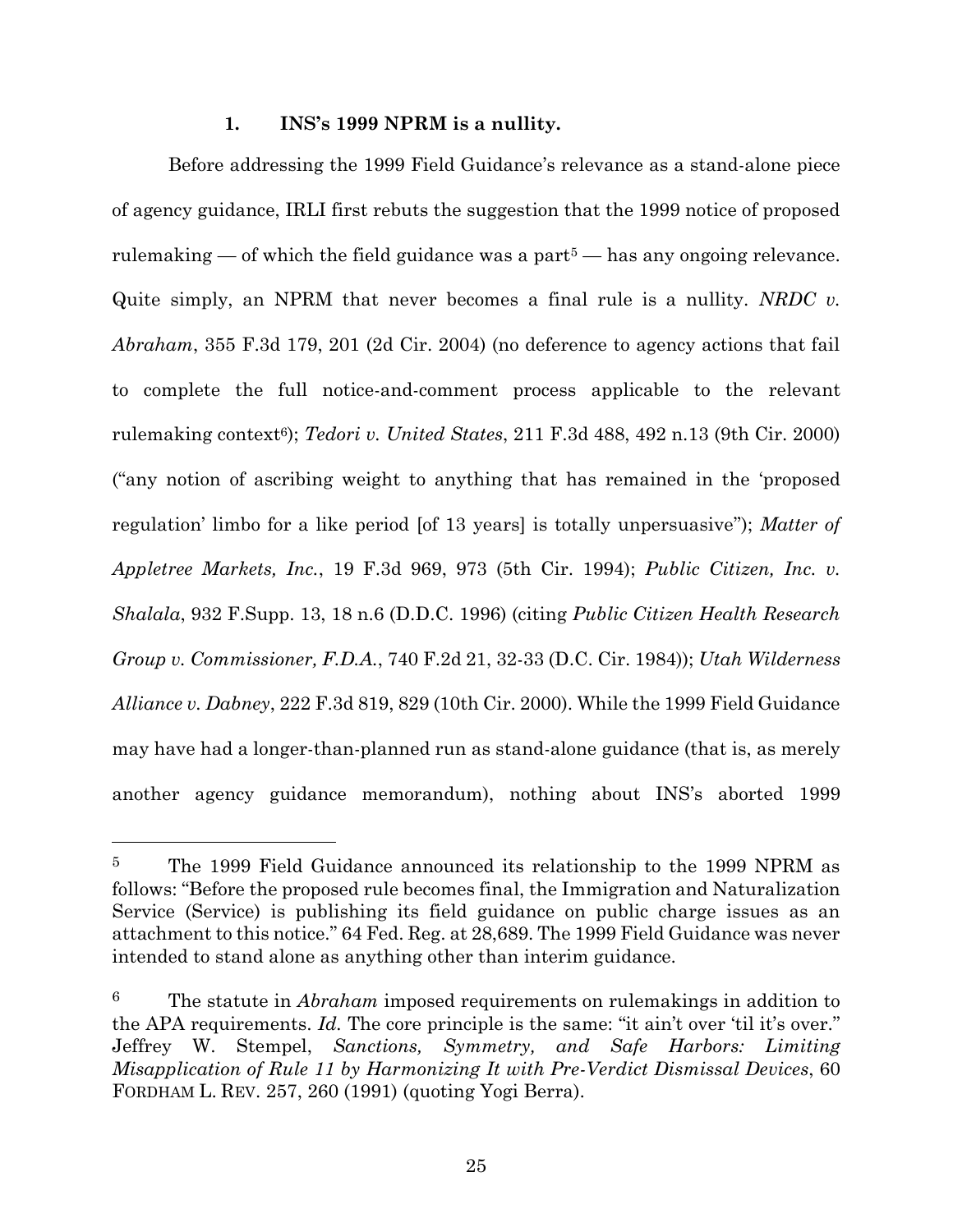rulemaking imbues the 1999 Field Guidance with anything more — under the APA than an agency guidance document published in the Federal Register.

## **2. The current rulemaking nullified INS's 1999 Field Guidance.**

When viewed independently from INS's aborted 1999 NPRM, the 1999 Field Guidance presumably qualifies as an "interpretative rule[], general statement[] of policy, or rule[] of agency organization, procedure, or practice" that the APA exempts from notice-and-comment requirements. *See* 5 U.S.C. § 553(b)(A). Under the circumstances, the rulemaking challenged here expressly superseded — that is, nullified — the 1999 Field Guidance: "This final rule supersedes the 1999 Interim Field Guidance on Deportability and Inadmissibility on Public Charge Grounds." 84 Fed. Reg. at 41,292. Since federal courts lack authority under the APA to require any more of an agency when it changes prior APA-exempt guidance, *Perez v. Mortg. Bankers Ass'n*, 575 U.S. 92, 101-02 (2015), the 1999 Field Guidance has no ongoing relevance to this matter unless, as the district court argued, Congress somehow ratified or acquiesced to the 1999 Field Guidance. *See* Section II.B.3, *infra*. Strictly from an APA perspective, however, the 1999 Field Guidance is simply a superseded, sub-regulatory guidance document: a nullity.

To elaborate on APA requirements, it can be a hard case if agency guidance follows an agency rulemaking and appears to change the underlying rule. *Noel v. Chapman*, 508 F.2d 1023, 1029-30 (2d Cir. 1975) (describing the distinction between rules and policy statements as "enshrouded in considerable smog"). Until 2015, it was arguably a hard case whether an interpretive rule modifying a prior interpretive rule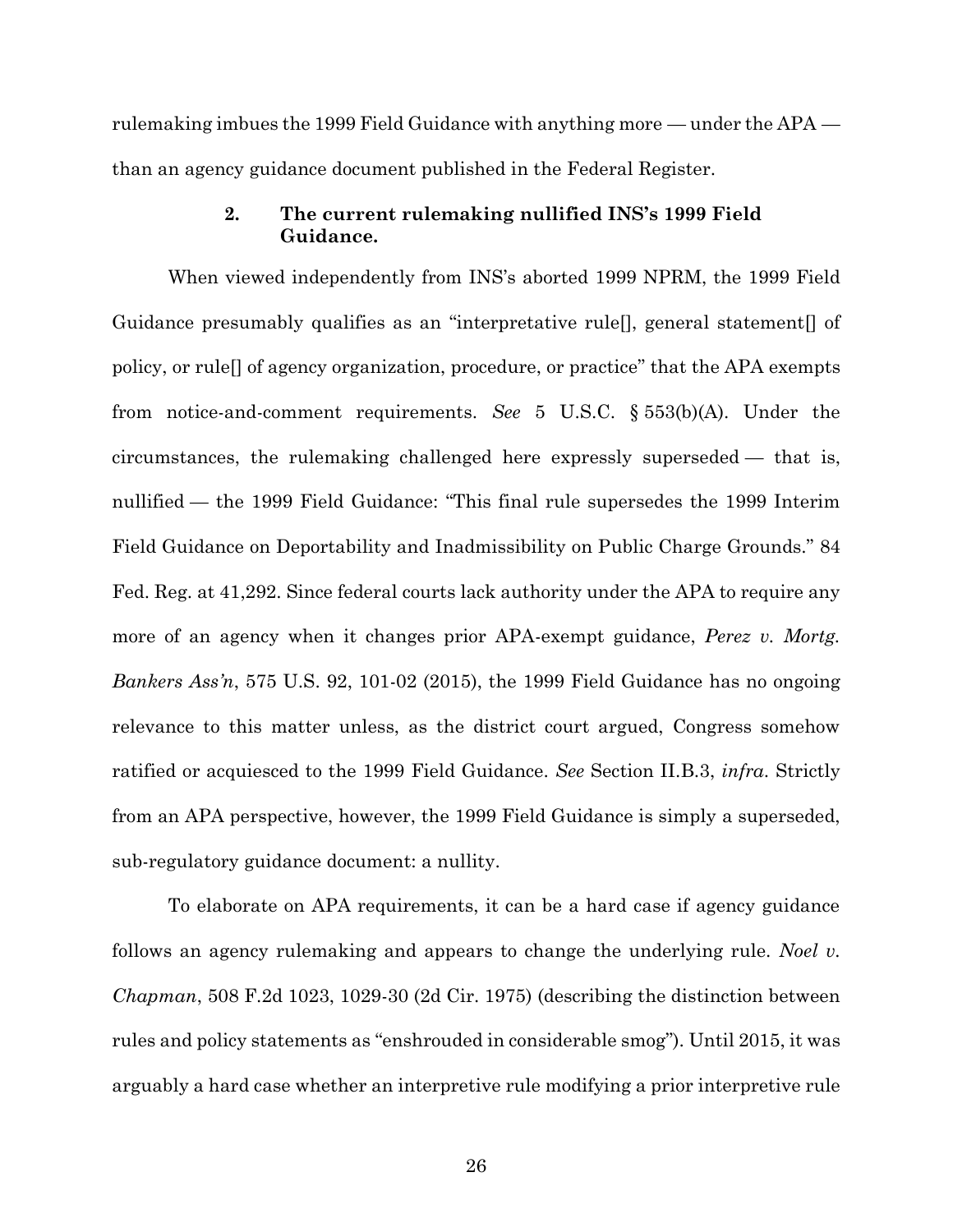required a rulemaking, even if the initial interpretive rule did not. *But see Perez*, 575 U.S. at 101-02 (resolving that issue). By contrast, it is an easy case when — as here a final rulemaking superseded a prior guidance document:

> An *initial agency interpretation is not instantly carved in stone*. On the contrary, the agency, to engage in informed rulemaking, must consider varying interpretations and the wisdom of its policy on a continuing basis.

*Chevron*, 467 U.S. at 863-64 (emphasis added). Indeed, *Chevron* was a slightly harder case because the final rule challenged there reversed a prior final rule. *See* 46 Fed. Reg. 50,766 (Oct. 14, 1981) (the discussion in the Background section explains the final rule that the *Chevron* agency changed). DHS had every right, then, to change the 1999 Field Guidance.

# **3. Congress did not ratify or acquiesce to INS's 1999 Field Guidance.**

The district court claimed that Congress adopted the field guidance — and did so simply through inaction. "Defendants have made no showing that Congress was anything but content with the current definition set forth in the Field Guidance." Add. 13a, 39a. The district court offered two examples to substantiate this theory. First, "during the 1996 debate over IIRIRA, several members of Congress tried and failed to extend the meaning of public charge to include the use of non-cash benefits." *Id.* Second, "Congress rejected similar efforts in 2013." Add. 14a. Both arguments lack merit.

The first argument is absurd. The "1996 debate over IIRIRA" occurred in 1996, and the INS released the 1999 Field Guidance three years later, in 1999. The referenced legislative debate thus predated the field guidance by three years. As such,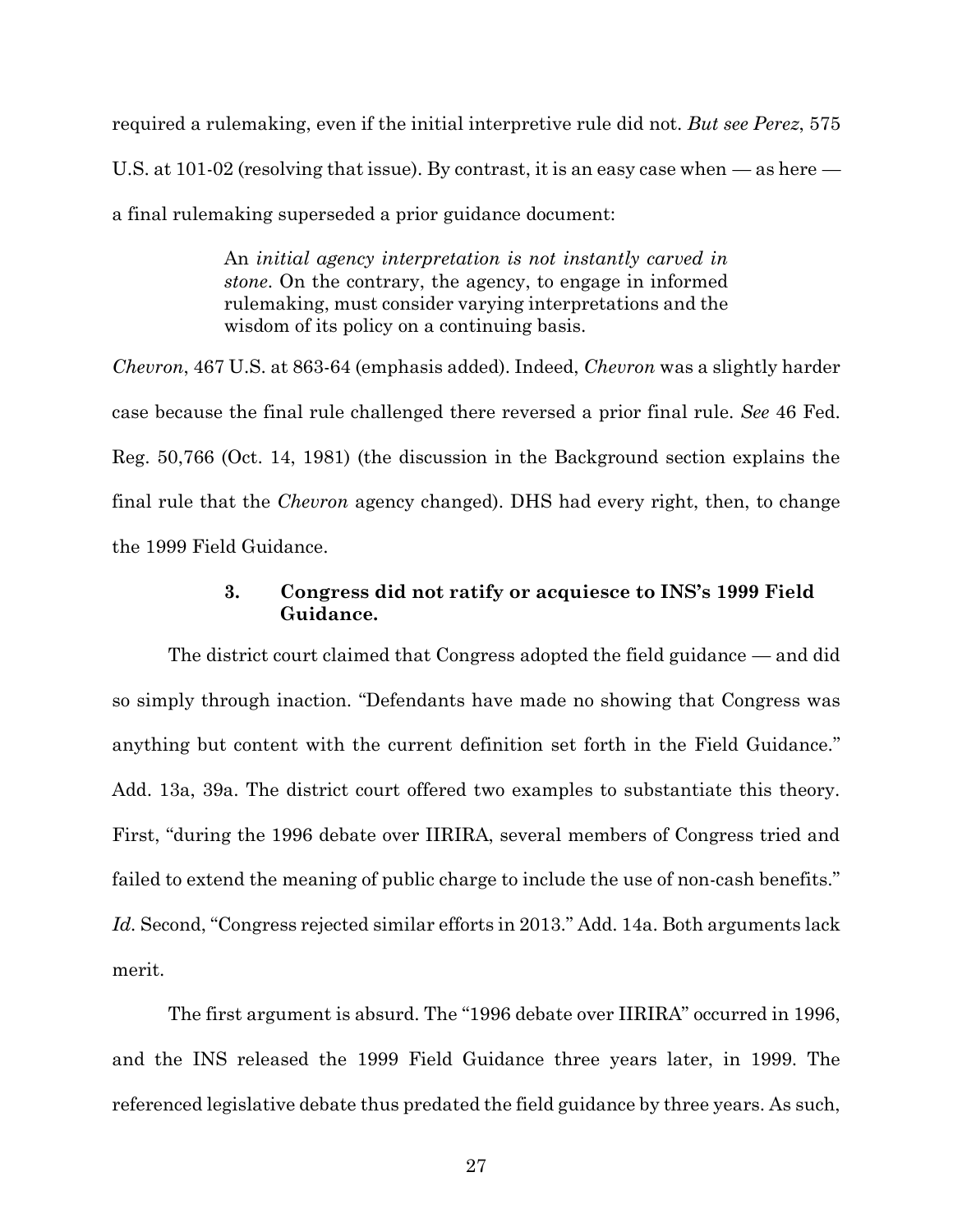Congress obviously cannot be read to have codified the 1999 Field Guidance in 1996.

The second argument is also entirely without merit. Congress did not enact anything pertaining to public charge admissibility in 2013: there is no Act from which to infer congressional acquiescence. "It is impossible to assert with any degree of assurance that congressional failure to act represents affirmative congressional approval[.]" *Patterson v. McLean Credit Union*, 491 U.S. 164, 175 n.1 (1989) (interior quotation marks omitted), *abrogated in part on other grounds*, PUB. L. NO. 102-166, §§ 101-102, 105 Stat. 1071, 1072-74 (1991). In short, the district court appealed solely to congressional inaction on agency inaction, and that provides no authority for the district court's position.

# **4. To the extent that it remains extant, the 1999 Field Guidance is contrary to the INA and thus provides no support for Plaintiffs.**

In any event, whether a rule or a non-rule, the field guidance deviated from the plain and conventional meaning of the term "public charge." The 1999 proposed rulemaking and its accompanying field guidance advanced a novel meaning of public charge as "the likelihood of a foreign national becoming primarily dependent on the government for subsistence, as demonstrated by either: [a] receipt of public cash assistance for income maintenance; or [b] institutionalization for long-term care at government expense." 83 Fed. Reg. at 51,133 (quoting proposed 8 C.F.R. § 212.102 (1999)). Even a cursory comparison with the controlling statutory policies and provisions summarized above, Section II.A.2, *supra*, shows that the 1999 proposal was arbitrary.

This proposed rule was suggested under two controversial theories. First, the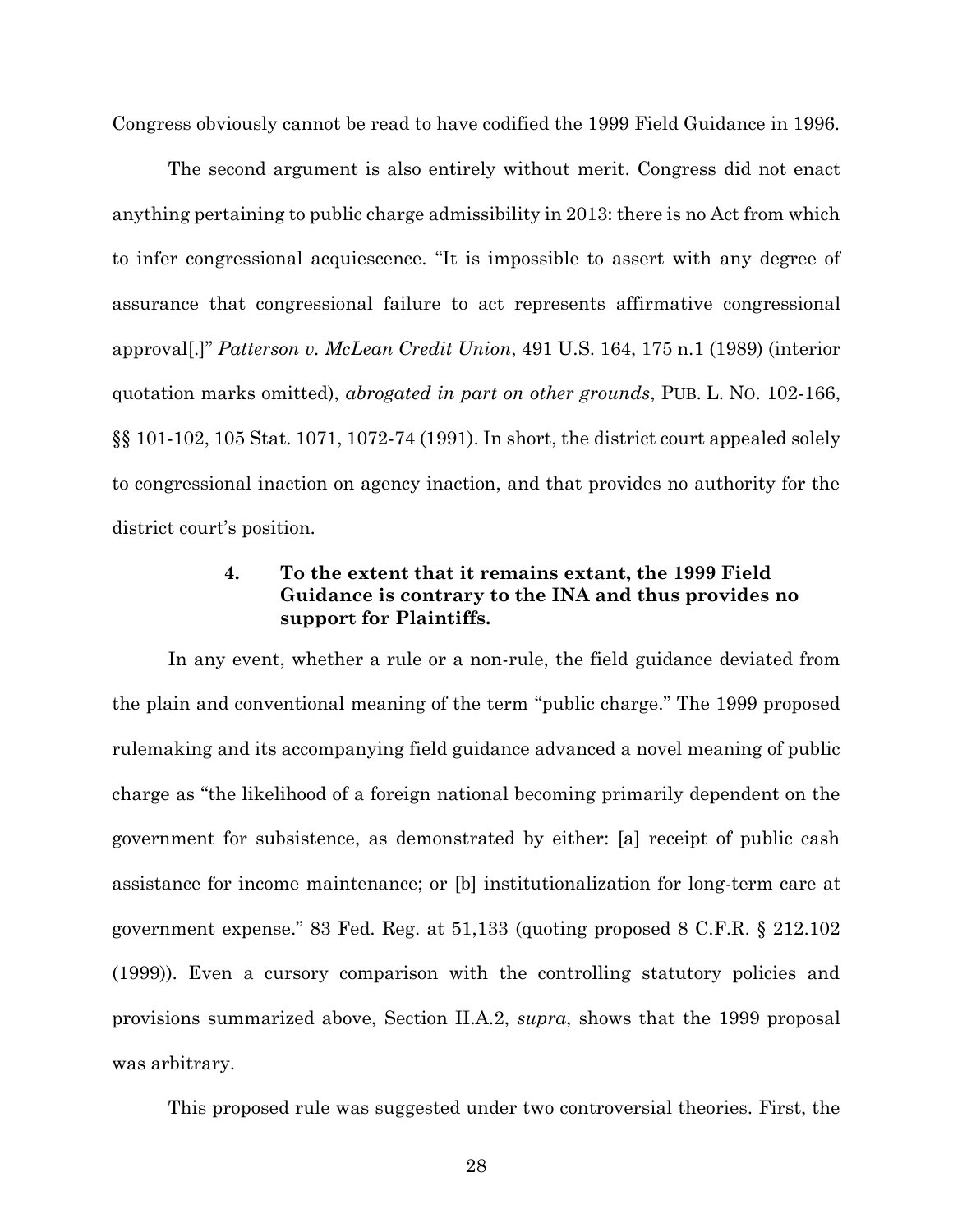INS claimed the new rule implemented a policy favoring access to non-cash entitlements, particularly health care. The INS policy justification in the 1999 NPRM asserted that the provision of public benefits other than Supplemental Security Income, general relief, and long-term institutionalization to aliens "serve[s] important public interests." 64 Fed. Reg. at 28,676. Yet the INS's claim directly contradicts Congress's statutory policy that aliens should be excluded from eligibility for means-tested benefits, regardless of whether these benefits are "subsistence" or "supplementary" in nature. 8 U.S.C. §§ 1601-1646.

The plain language of the Welfare Reform Act, and the IIRIRA requirement of an enforceable affidavit of support for § 213A alien applicants for admission or adjustment of status, presumptively disqualified immigrant aliens from access to all "means-tested public benefits" for a lengthy period. The Welfare Reform Act did not distinguish between cash versus non-cash benefits or between subsistence versus supplemental benefits. "Federal benefits" denied to non-qualified aliens under the Act included both non-cash and earned benefits such as heath, disability, public housing, food assistance, unemployment benefits, and "any other similar benefit for which payments or assistance are provided ... by an agency of the United States." 8 U.S.C. § 1611(c)(1). Other than "qualified aliens," noncitizens were made ineligible for any "means-tested benefit," including food stamps. Only emergency medical care, public health assistance for communicable diseases, and short-term "soup kitchen" type relief were expected. 8 U.S.C. § 1611(b)(1).

Under IIRIRA, the income and resources of aliens who require an affidavit of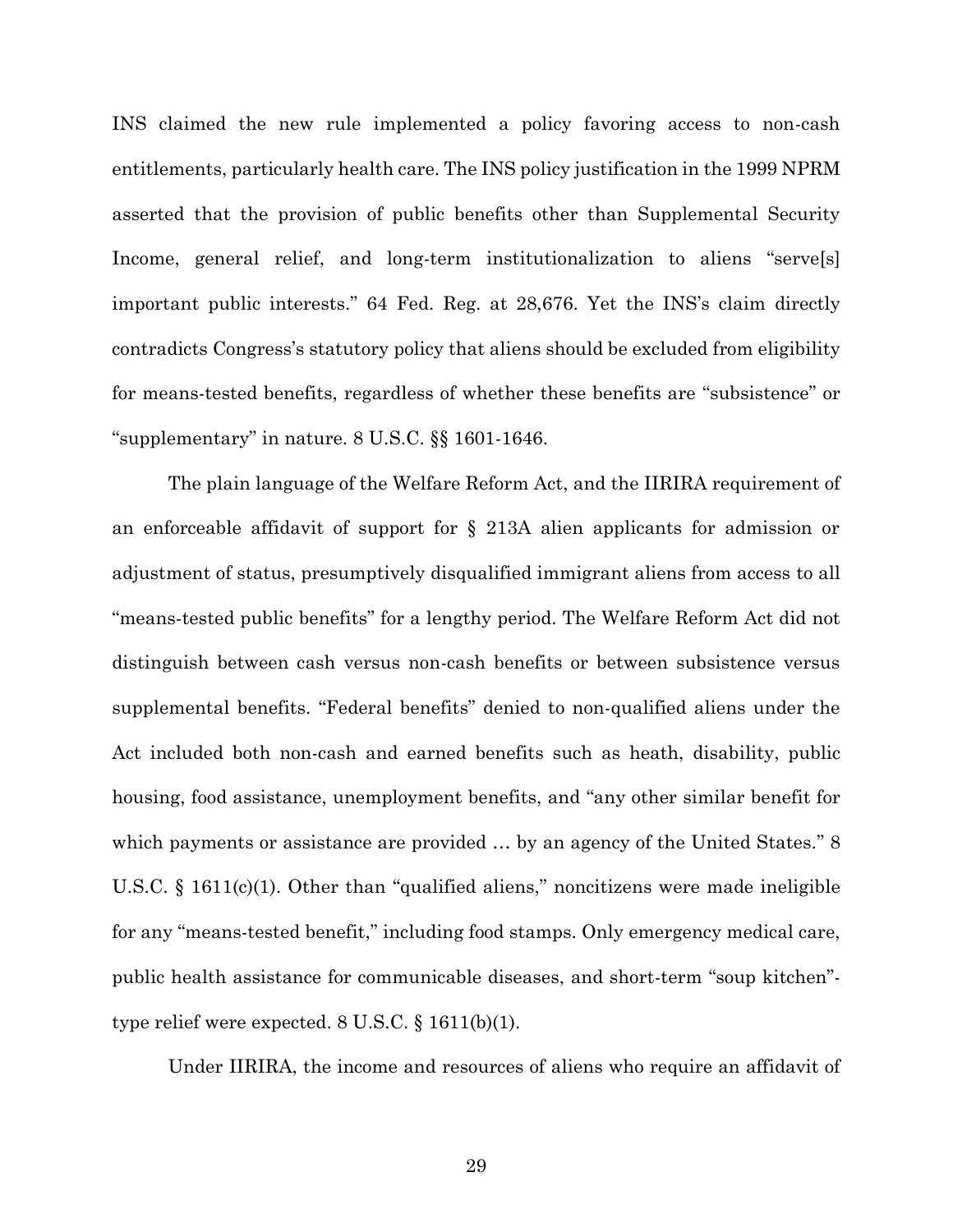support as a condition of admissibility are deemed to include the income and resources of the sponsor whenever the alien applies or reapplies for any means-tested public benefits program, without regard to whether the benefit is provided in cash, kind, or services, 8 U.S.C. § 1631(a), (c), although certain exceptions apply for battered spouses and children, 8 U.S.C. § 1631(f).

The INS's second theory was that a lack of precedential statutes or cases allowed the INS to define "public charge" narrowly. So, the INS selected one of many dictionary meanings for "charge." This created, administratively, a new substantive legal meaning for the term "public charge." 64 Fed. Reg. at 28,677. For example, the field guidance interpreted its proposed rule to (1) ban consular officers and INS adjudicators from requiring or even suggesting that aliens, as a condition of reentry or adjustment of status to lawful permanent resident, repay any benefits previously received, (2) disregard continued cash payments under the TANF program, on the theory that they are "supplemental assistance" and not "income-maintenance" cash payments, and (3) disregard the receipt of cash income maintenance benefits by a family member unless the payments are the "sole means of support" for that family. 64 Fed. Reg. at 28,689.

This approach violated basic principles of statutory interpretation, which strongly favor the longstanding meaning of "public charge" over the INS's novel definition. Where a term not expressly defined in a federal statute has acquired an accepted meaning elsewhere in law, the term must be accorded that accepted meaning. *Sullivan v. Stroop*, 496 U.S. 478, 483 (1990) ("But where a phrase in a

30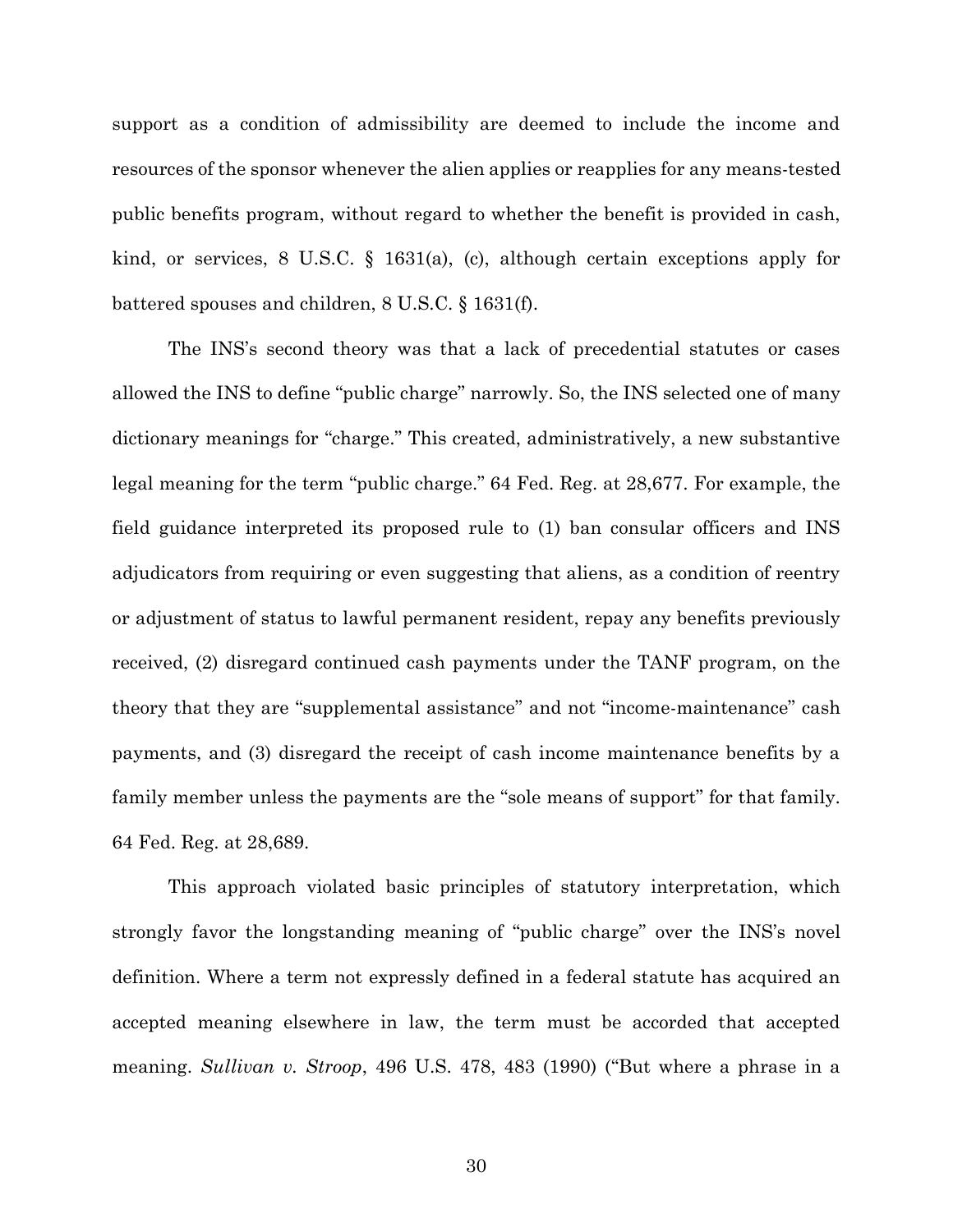statute appears to have become a term of art … any attempt to break down the term into its constituent words is not apt to illuminate its meaning."). This is particularly true where an ordinary or natural meaning exists independent of a statutory definition, as was the case in the 1999 proposed rulemaking:

> The term … is not defined in the Act. In the absence of such a definition, we construe a statutory term in accordance with its ordinary or natural meaning.

*FDIC v. Meyer*, 510 U.S. 471, 476 (1994). Indeed, Circuit precedent in relevant litigation over prenatal care for illegal alien women has rejected the argument that there is a "public interest" in obtaining welfare benefits. *Lewis v. Thompson*, 252 F.3d 567, 579-82 (2d Cir. 2001) (finding "a clear congressional intent to deny federallysponsored prenatal care to unqualified aliens").

# **III. THE GOVERNMENT WOULD SUCCEED IN NARROWING THE NATIONWIDE ASPECT OF THE DISTRICT COURT'S INJUNCTION**

Even if this Court finds the injunctions' *substance* acceptable, the Court should nonetheless narrow the injunctions' *scope* to cover only the parties. Otherwise, a single district court will have set nationwide immigration policy, contrary to the views — so far — of two courts of appeals. *See* Appl. at 15. That alone warrants this Court's narrowing the injunction to avoid application to non-parties.

For practical, jurisprudential, and jurisdictional reasons, "[i]njunctive relief should be no more burdensome to the defendant than necessary to provide complete relief to the plaintiffs." *Califano v. Yamasaki*, 442 U.S. 682, 702 (1979). Nationwide injunctions effectively preclude other circuits from ruling on the enjoined agency action and thus "substantially thwart the development of important questions of law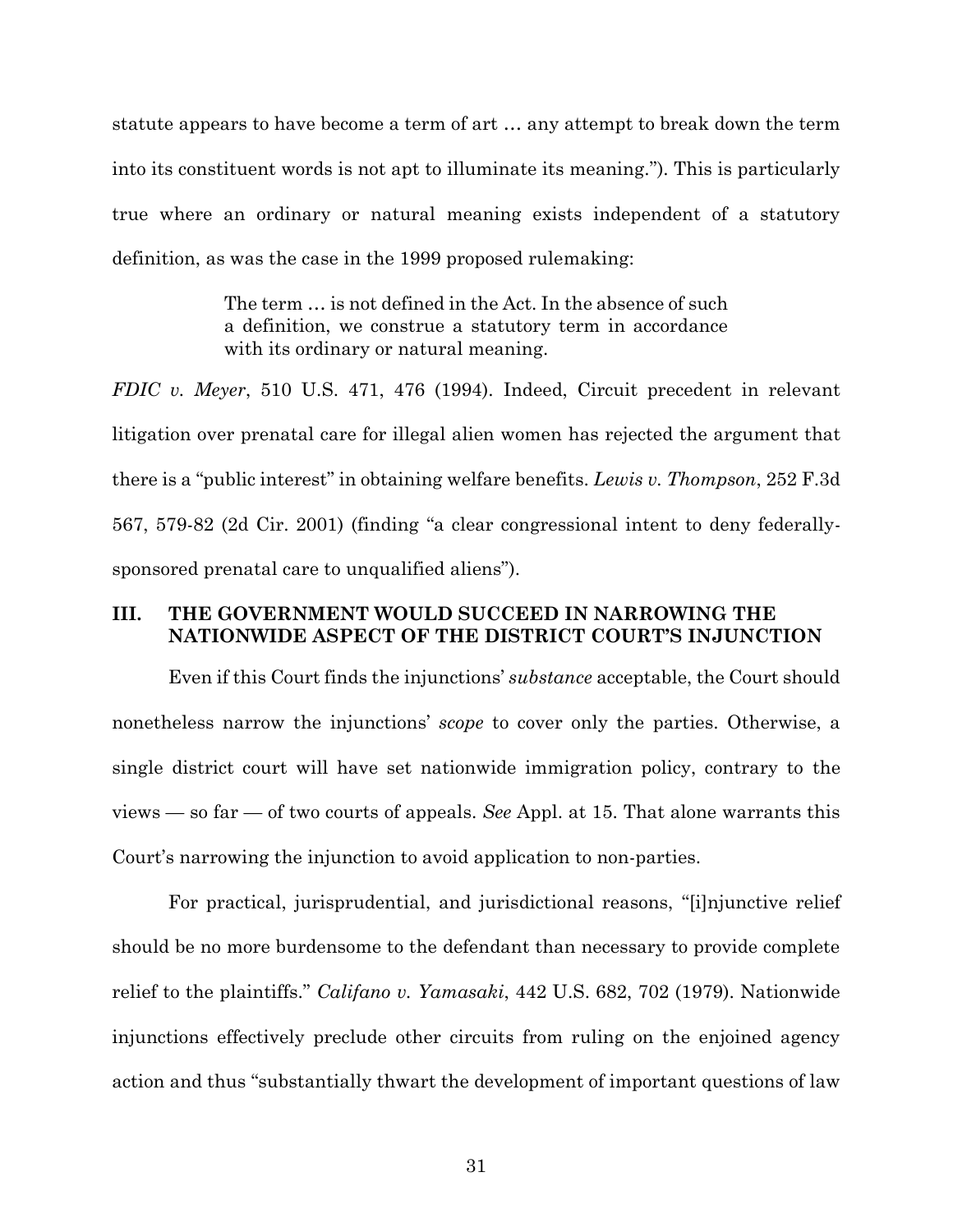by freezing the first final decision rendered on a particular legal issue," depriving this Court of the benefit of decisions from several courts of appeals. *United States v. Mendoza*, 464 U.S. 154, 160 (1984). That practical harm is reason enough to reject nationwide relief. If this Court finds Plaintiffs entitled to any relief, this Court should narrow the relief to New York, Vermont, and Connecticut.

Had Plaintiffs purported to represent a class of those similarly situated, the law would require that the protected class indeed be similarly situated. FED. R. CIV. P. 23(a)(1)-(4) (requiring commonality and typicality, as well as numerosity and adequacy of representation). This Court has "repeatedly held that a class representative must be part of the class and possess the same interest and suffer the same injury as the class members." *Gen. Tel. Co. of the Sw. v. Falcon*, 457 U.S. 147, 156 (1982) (interior quotations omitted). Similarly, had Plaintiffs sought to assert standing for absent third parties, the Government could challenge such standing. *See Kowalski v. Tesmer,* 543 U.S. 125, 128-30 (2004) (outlining parameters for third-party standing, including the impermissibility of asserting it for *future* relationships). On the other hand, to the extent that the governmental Plaintiffs claim to represent the immigrant beneficiaries, those Plaintiffs likely lack *parens patriae* standing against federal officials. *Alfred L. Snapp & Son v. Puerto Rico ex rel. Barez,* 458 U.S. 592, 610 n.16 (1982). In sum, there are numerous jurisdictional and prudential problems with nationwide injunctions.

A recent analysis focuses on a smattering of preliminary injunctions starting in 1913 to argue that "the Article III objection to the universal injunction should be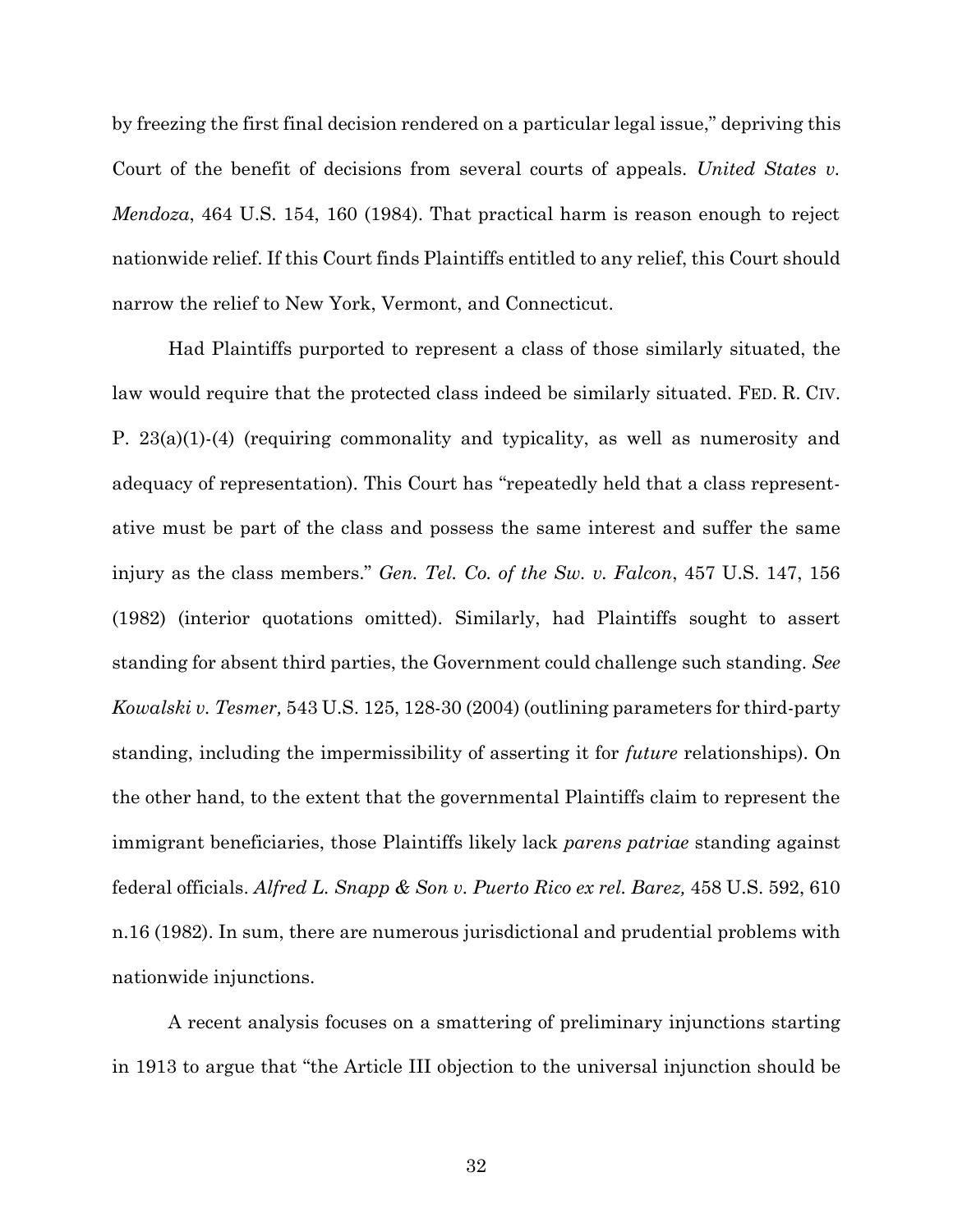retired." Mila Sohoni, *The Lost History of the "Universal" Injunction*, 133 HARV. L. REV. 920, 924 (2020). *Amicus* IRLI respectfully submits that the assembled examples — some of which were uncontested<sup>7</sup> — did not consider the arguments against nationwide injunctions and, as such, "cannot be read as foreclosing an argument that they never dealt with." *Waters v. Churchill*, 511 U.S. 661, 678 (1994) (plurality). "Questions which merely lurk in the record, neither brought to the attention of the court nor ruled upon, are not to be considered as having been so decided as to constitute precedents." *Cooper Indus., Inc. v. Aviall Serv., Inc.,* 543 U.S. 157, 170 (2004) (interior quotation omitted). Put another way, *stare decisis* from a prior decision is inapposite to decide issues a prior court reached by the prior parties' waiver. *Whole Woman's Health v. Hellerstedt*, 136 S.Ct. 2292, 2320 (2016). These arguments apply with special force to the flawed enterprise of inferring jurisdiction from past actions that did not address the jurisdictional issue: *Steel Co.,* 523 U.S. at 91 ("drive-by jurisdictional rulings … have no precedential effect"). Prof. Sohoni's few examples do not directly address the legal arguments against nationwide injunctions — and especially nationwide *preliminary* injunctions — by a single

<sup>7</sup> *See Journal of Commerce & Commercial Bulletin v. Burleson*, 229 U.S. 600, 601 (1913) (parties agreed to the injunction); *Bd. of Trade v. Clyne*, 260 U.S. 704 (1922) ("ordered by this Court, the defendants not objecting, that the status quo be preserved while this cause is pending in this Court"). The *Burleson* and *Clyne* matters were part of the proceedings in *Lewis Pub. Co. v. Morgan*, 229 U.S. 288 (1913), and *Bd. of Trade v. Olsen*, 262 U.S. 1 (1923), respectively (that is, in two of Prof. Sohoni's three main federal cases).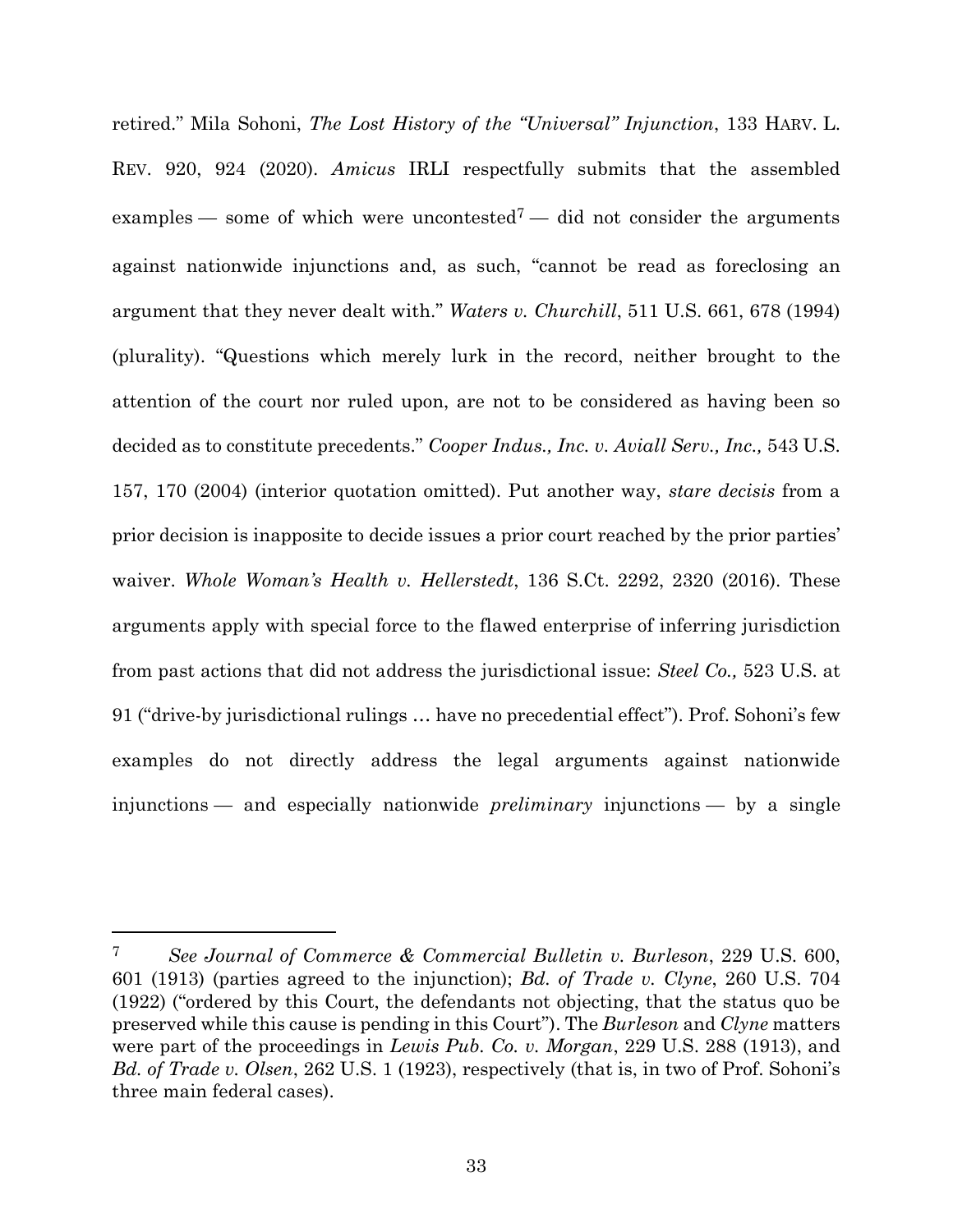district court.<sup>8</sup> As statisticians put it, the plural of "anecdote" is not "data."

### **CONCLUSION**

This Court should stay the district court's interim relief, pending the timely filing and resolution of a petition for a writ of *certiorari*. Alternatively, the Court

should remand with instructions to dismiss this action.

Dated: January 22, 2020

Respectfully submitted,

 $\frac{1}{2}$ /s/ Lawrence J. Joseph

Christopher J. Hajec Michael M. Hethmon Lew J. Olowski Immigration Reform Law Institute 25 Massachusetts Ave. NW, Suite 335 Washington, DC 20001 Telephone: (202) 232-5590

Lawrence J. Joseph *Counsel of Record* 1250 Connecticut Av NW Suite 700-1A Washington, DC 20036 Telephone: (202) 355-9452 Facsimile: (202) 318-2254 lj@larryjoseph.com

*Counsel for Amicus Curiae* 

<sup>8</sup> In *Hill v. Wallace*, 259 U.S. 44 (1922), the plaintiff sued under former Equity Rule 38 – a predecessor of the current class-action rule – on behalf of its members. *Cf. Hunt v. Washington State Apple Advertising Commission*, 432 U.S. 333 (1977) (standing on behalf of members). In *Perkins v. Lukens Steel Co.*, 310 U.S. 113 (1940), this Court found that private plaintiffs lack standing to sue the federal government over the government's procurement decisions, a ruling Prof. Sohoni gamely suggests "left intact the propriety of injunctions reaching beyond the plaintiffs as remedies in cases brought by plaintiffs *with* standing." 133 HARV. L. REV. at 926 (emphasis in original). That issue was not presented in *Perkins*, and so *Perkins* did not decide it.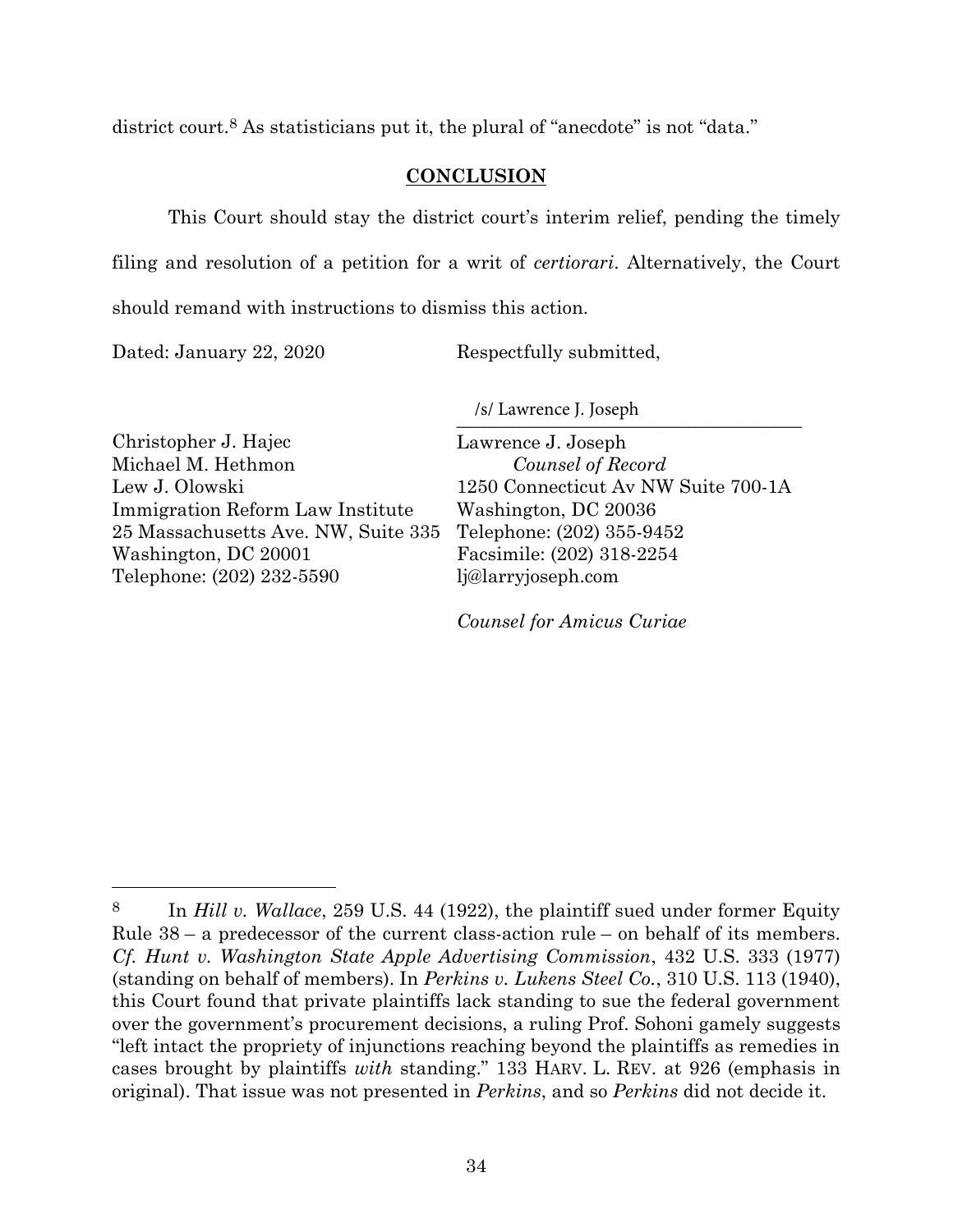#### **CERTIFICATE AS TO FORM**

Pursuant to Sup. Ct. Rules 22 and 33, I certify that the foregoing motion for leave to file, motion for leave to file in compliance with Rule 33.2, and the accompanying *amicus* brief are proportionately spaced, have a typeface of Century Schoolbook, 12 points, and contain 4, 2, and 28 pages (and 677, 236, and 7,289 words) respectively, excluding this Certificate as to Form, the Table of Authorities, the Table of Contents, and the Certificate of Service.

Dated: January 22, 2020 Respectfully submitted,

/s/ Lawrence J. Joseph

Lawrence J. Joseph, DC Bar #464777 1250 Connecticut Av NW Suite 700-1A Washington, DC 20036 Telephone: (202) 355-9452 Facsimile: (202) 318-2254 lj@larryjoseph.com

*Counsel for Movant and Amicus Curiae*